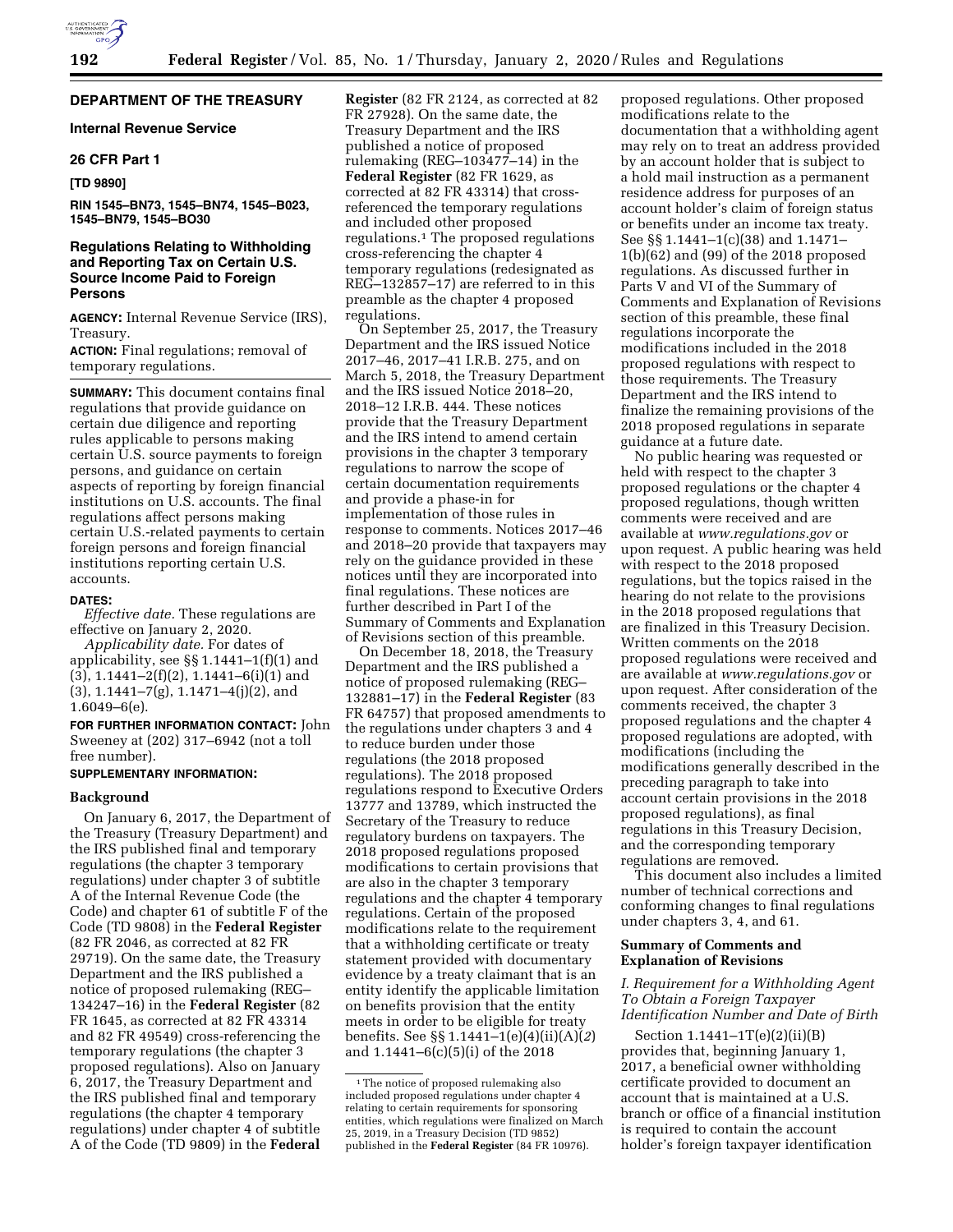number (foreign TIN) and, in the case of an individual account holder, the date of birth, in order for the withholding agent to treat such withholding certificate as valid. A withholding certificate that does not contain the account holder's date of birth will not be invalid if the withholding agent has the account holder's date of birth in its files. If an account holder does not have a foreign TIN, the account holder is required to provide a reasonable explanation for its absence. A foreign TIN obtained by a withholding agent is required to be reported on Form 1042–S (Foreign Person's U.S. Source Income Subject to Withholding).

After publication of the chapter 3 temporary regulations, the Treasury Department and the IRS received comments about the difficulty of obtaining foreign TINs and dates of birth from account holders by January 1, 2017. Several comments requested a delay of one or two years before the foreign TIN and date of birth requirements apply. One comment requested a one-year extension of the validity period for withholding certificates that are scheduled to expire on or before December 31, 2017 (unless there is a change in circumstance). Several comments noted that the requirement to obtain additional information from customers who had recently provided a withholding certificate to a withholding agent may damage the withholding agent's customer relationships, and suggested transitional rules to ease the redocumentation burden. These comments suggested various phase-in rules that would allow a withholding agent to treat a withholding certificate provided before the foreign TIN and date of birth requirements apply that would otherwise be valid as continuing to be valid until the withholding certificate otherwise expires. For example, for withholding certificates that have a three-year validity period, comments suggested that a withholding agent be required to obtain a foreign TIN and date of birth at the end of the threeyear period. For withholding certificates that are valid indefinitely, comments suggested that withholding agents be allowed two or three years to collect new withholding certificates with a foreign TIN and date of birth.

Comments requested that a withholding certificate not be treated as invalid if the withholding agent obtains an account holder's foreign TIN and date of birth in any manner (for example, orally, in a written statement, or otherwise in account files). Comments also requested clarifications of terms used in  $\S 1.1441 - 1T(e)(2)(ii)(B)$ . Additionally, comments requested clarification of what constitutes a reasonable explanation for the absence of a foreign TIN.

Two comments requested that a withholding agent's failure to obtain an account holder's foreign TIN or date of birth not cause a withholding agent to treat a withholding certificate as invalid and withhold on payments made to the account holder. One comment suggested that an information reporting penalty apply instead. Another comment requested that the IRS waive penalties for a failure to include a foreign TIN on Form 1042–S for 2017 and 2018 under sections 6721 and 6722 (relating to penalties for failing to file correct information returns or to furnish correct payee statements, respectively).

In response to these comments, the Treasury Department and the IRS issued Notice 2017–46, which provides that the Treasury Department and the IRS intend to amend § 1.1441–1T(e)(2)(ii)(B) to generally narrow its application and provide additional time for a withholding agent to collect a foreign TIN (or a reasonable explanation for the absence of a foreign TIN) and date of birth from an account holder. Notice 2017–46 provides a one-year delay in the implementation of the foreign TIN and date of birth requirements for payments made on or after January 1, 2018 (rather than payments made on or after January 1, 2017). Notice 2017–46 also provides transitional rules that phase in the requirement to obtain a foreign TIN for withholding certificates provided before January 1, 2018. These transitional rules generally allow a withholding agent to continue to treat an otherwise valid withholding certificate as valid even if it does not contain a foreign TIN (or a reasonable explanation for the absence of a foreign TIN) until January 1, 2020 (provided there is no change in circumstance and the withholding certificate does not expire). For payments made on or after January 1, 2020, the transitional rules permit a withholding agent to treat a withholding certificate obtained before January 1, 2018, as valid if the withholding agent obtains the account holder's foreign TIN on a written statement or if the withholding agent otherwise has the account holder's foreign TIN in the withholding agent's files (provided there is no change in circumstance that requires a revised withholding certificate and the withholding certificate does not expire). These transitional rules were intended to align with the transitional period (the end of 2019, as also provided in Notice 2017–46) permitted for reporting Model 1 FFIs to obtain and report required U.S.

TINs for their preexisting accounts that are U.S. reportable accounts.

Notice 2017–46 also includes exceptions for an account holder that is (i) resident in a jurisdiction identified by the IRS on a list of jurisdictions that do not issue foreign TINs, (ii) a government, international organization, foreign central bank, or resident of a U.S. territory, or (iii) resident in a jurisdiction with which the United States does not have an agreement relating to the exchange of tax information in force. In addition, the notice limits the requirement to obtain a foreign TIN and date of birth to payments of U.S. source income reportable on Form 1042–S.

Consistent with § 1.1441–  $1T(e)(2)(ii)(B)$ , Notice 2017–46 provides that the foreign TIN and date of birth requirements apply for purposes of determining the validity of a withholding certificate. These final regulations do not adopt the comment suggesting that an information reporting penalty that is imposed on the withholding agent should apply rather than treating the withholding certificate as invalid and thereby requiring that withholding at the full 30-percent rate be applied on payments to the account holder that are reportable on Form 1042–S. The Treasury Department and the IRS determined that it is more appropriate to apply the consequences of noncompliance to the account holder that remains insufficiently documented rather than imposing a penalty on the withholding agent. Further, the amount that may be assessed based on a penalty for incorrect information reporting is in general small compared to the withholding that would result from an invalid withholding certificate and therefore is unlikely to be a sufficient incentive for an account holder to provide the missing information in many cases.

After the publication of Notice 2017– 46, some jurisdictions with laws that restrict the collection or disclosure of foreign TINs of their residents requested that their residents not be required to provide foreign TINs to withholding agents for purposes of § 1.1441–  $1T(e)(2)(ii)(B)$ . In response to those requests, the Treasury Department and the IRS issued Notice 2018–20, which provides that the IRS intends to expand its list of jurisdictions that do not issue foreign TINs to their residents to include jurisdictions that request to be included on the list, even if the jurisdiction issues foreign TINs to its residents. The list of jurisdictions for which a withholding agent is not required to collect a foreign TIN of a resident in such jurisdiction is available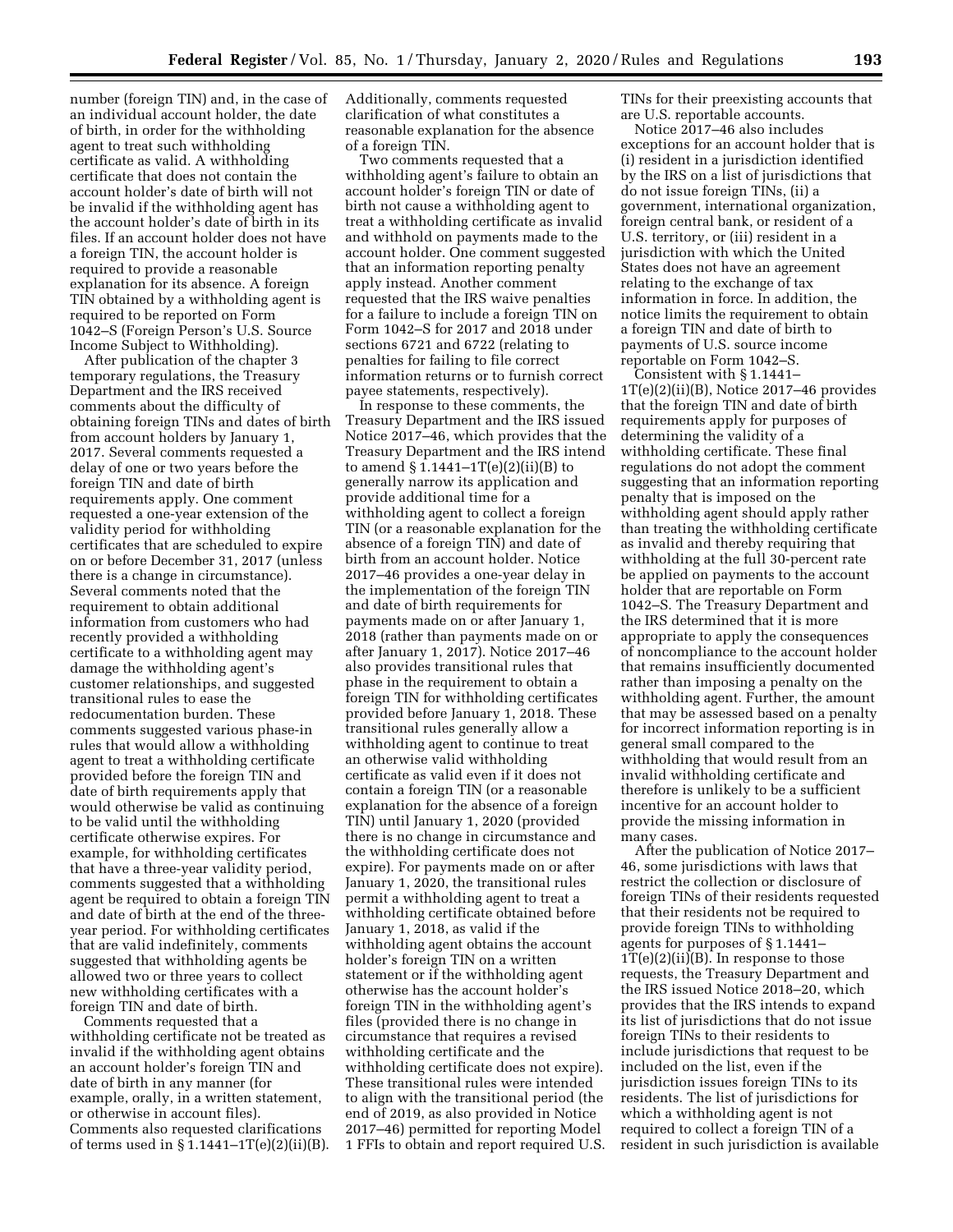at *[https://www.irs.gov/businesses/](https://www.irs.gov/businesses/corporations/list-of-jurisdictions-that-do-not-issue-foreign-tins) [corporations/list-of-jurisdictions-that](https://www.irs.gov/businesses/corporations/list-of-jurisdictions-that-do-not-issue-foreign-tins)[do-not-issue-foreign-tins](https://www.irs.gov/businesses/corporations/list-of-jurisdictions-that-do-not-issue-foreign-tins)* (or at any successor website or as provided in subsequent published guidance).

These final regulations incorporate the chapter 3 temporary regulations and the provisions in Notice 2017–46 and Notice 2018–20 with minor changes. Comments received after the publication of those notices are described in the following paragraphs.

Several comments requested that withholding agents be permitted to obtain a foreign TIN through other means (such as orally, on a statement, or from the withholding agent's files) when it is not provided on a withholding certificate signed on or after January 1, 2018 (rather than only withholding certificates signed before January 1, 2018, as provided in Notice 2017–46). One of those comments noted that a foreign TIN in a withholding agent's files may have been collected orally. While withholding agents may rely on foreign TINs in their files for withholding certificates signed before January 1, 2018 without investigating whether they were obtained orally, the Treasury Department and the IRS have determined that this allowance should be limited to the transition period because an oral statement does not provide adequate assurance of accuracy and may raise recordkeeping concerns. However, to provide flexibility for withholding agents, the Treasury Department and the IRS have determined that a separate written statement is an acceptable way for a withholding agent to collect an account holder's foreign TIN, provided that the account holder represents its foreign TIN in a signed written statement that acknowledges that such statement is a part of the withholding certificate and the withholding agent associates the statement with the account holder's withholding certificate. While the Treasury Department and the IRS expect that withholding agents will generally obtain foreign TINs on withholding certificates, this allowance permits withholding agents to cure incomplete withholding certificates by obtaining the foreign TIN on a separate statement rather than having to obtain a new withholding certificate. The requirement that the signed written statement include an acknowledgment that such statement is part of the withholding certificate ensures that the statement is subject to penalties of perjury to the same extent as any other information provided on the withholding certificate.

A comment requested an exception to the foreign TIN requirement for

''onshore accounts that would, by analogy, qualify as excluded financial accounts.'' These final regulations define the term ''account'' for purposes of  $\S 1.1441 - 1(e)(2)(ii)(B)$  by crossreferencing the definition of a financial account under § 1.1471–5(b), thereby incorporating the exceptions provided in that paragraph. Therefore, the Treasury Department and the IRS do not believe that additional changes are needed to the definition.

The same comment requested the elimination of the foreign TIN requirement for a beneficial owner withholding certificate of a foreign financial institution (FFI) because jurisdictions with a reciprocal Model 1 IGA may not need the foreign TINs of financial institutions. This comment is not adopted because there is no exception for an account held by a financial institution in the Model 1 IGA jurisdiction in the definition of the term ''FATCA partner reportable account'' (which defines accounts with respect to which the United States provides information to the partner jurisdiction).

These final regulations clarify the application of the exception to the requirement that a withholding certificate include a foreign TIN for an account holder that is a government, international organization, foreign central bank, or resident of a U.S. territory by adding an example specifying that an account holder may claim foreign government status either under section 892 or otherwise when the withholding agent may rely upon a claim of exemption either under § 1.1441–8 (generally on an IRS Form W–8–EXP, Certificate of Foreign Government or Other Foreign Organization for United States Tax Withholding and Reporting) or under § 1.1441–7 (generally on an IRS Form W–8BEN–E, Certificate of Status of Beneficial Owner for United States Tax Withholding and Reporting (Entities)).

These final regulations also clarify the standard of knowledge applicable to a date of birth by providing that a withholding agent may rely on a date of birth provided on a withholding certificate unless it knows or has reason to know that the date of birth is incorrect. This is the same standard of knowledge applicable to foreign TINs. Finally, these final regulations incorporate the allowance in the instructions for Form W–8 that a reasonable explanation may be provided on a separate attached statement associated with the withholding certificate.

## *II. Nonqualified Intermediary Withholding Statements*

Under the chapter 3 regulations, a nonqualified intermediary is generally required to provide to a withholding agent a Form W–8IMY (Certificate of Foreign Intermediary, Foreign Flow-Through Entity, or Certain U.S. Branches for United States Tax Withholding and Reporting), a withholding statement, and the documentation for each payee for which the intermediary receives a payment. A withholding statement must allocate the payment to each payee and provide each payee's name, address, TIN (if any), type of documentation provided, and type of recipient (applying the recipient category codes listed on Form 1042–S). Because this information may also be included on a payee's documentation that is associated with the withholding statement, the chapter 3 temporary regulations provide that a nonqualified intermediary may provide a withholding statement that does not include all of the information described in the preceding sentence, provided that this information can be found on withholding certificates associated with the nonqualified intermediary withholding statement and certain other requirements are met. One of those requirements is that the nonqualified intermediary represent to the withholding agent that the information on the withholding certificates associated with the withholding statement is not inconsistent with any other account information the nonqualified intermediary has for purposes of determining the withholding rate applicable to each payee.

A comment requested clarification of the standard of knowledge applicable to a nonqualified intermediary for purposes of the representation that the information on the payees' withholding certificates is not inconsistent with any other account information the nonqualified intermediary has for purposes of determining the withholding rate applicable to each payee. These final regulations clarify that the general standards of knowledge that are applicable to withholding agents apply to a nonqualified intermediary for reliance on payee documentation for purposes of making the representation described in the preceding sentence.

As noted in the first paragraph of this Part II, a nonqualified intermediary must provide on its withholding statement the recipient category code for each payee. A comment noted that nonqualified intermediaries generally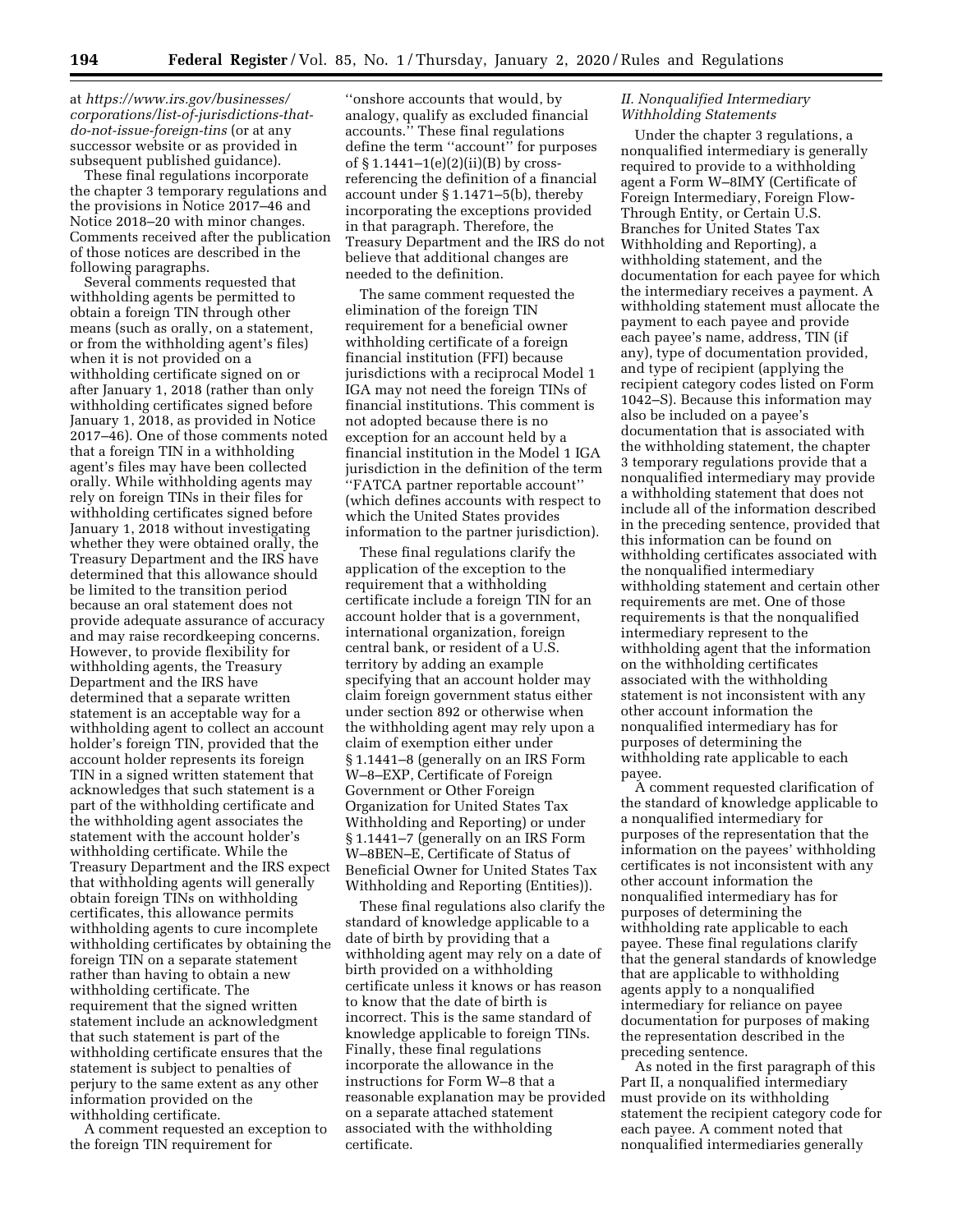do not have familiarity with determining the appropriate chapter 4 recipient code for Form 1042–S reporting purposes because nonqualified intermediaries generally do not file Form 1042–S and the chapter 4 recipient categories listed on Form 1042–S differ from the chapter 4 status categories listed on a Form W–8 that may be provided by a payee. Because a withholding agent making a payment to the nonqualified intermediary is required to file Form 1042–S, the comment suggested that the withholding agent is better able to determine the appropriate chapter 4 recipient code than a nonqualified intermediary. The comment recommended that the requirement for chapter 4 recipient codes be eliminated for certain withholding statements or that the IRS provide information on the relationship between chapter 4 recipient status on Forms W–8 and Form 1042– S. The Treasury Department and the IRS have determined that it is important to continue to obtain chapter 4 recipient codes but agree with the comment that withholding agents may be better able to determine the appropriate chapter 4 recipient code than a nonqualified intermediary. In response to the comment, these final regulations provide that a nonqualified intermediary may provide a withholding statement that does not include a chapter 4 recipient code for one or more payees if the withholding agent is able to determine the appropriate recipient code based on other information included on, or associated with, the withholding statement or that is otherwise contained in the withholding agent's records with respect to the payee. *See* § 1.1441– 1(e)(3)(iv)(C)(*3*)(*ii*).

The provisions described in this Part II also apply to nonqualified intermediary withholding statements associated with withholdable payments under chapter 4 by cross-reference to § 1.1441–1(e)(3)(iv)(C)(*3*). *See* § 1.1471– 3(c)(3)(iii)(B)(*5*).

## *III. Electronic Signatures for Purposes of Chapters 3 and 4*

Section  $1.1441 - 1T(e)(4)(i)(B)$  permits a withholding agent to accept an electronically signed withholding certificate if the withholding certificate reasonably demonstrates to the withholding agent that it has been electronically signed by the recipient identified on the form or a person authorized by the recipient to sign the form. The regulation includes an example that illustrates when a withholding agent may treat a withholding certificate as validly signed

based on a review of a withholding certificate that reasonably demonstrates that it has been electronically signed (as opposed to appearing to have a typed name as a signature). This provision applies in addition to the allowance provided under  $§ 1.1441-1(e)(4)(iv)$  for a withholding agent to establish its own system for a beneficial owner or payee to electronically furnish to the withholding agent (and sign electronically) a Form W–8. A comment requested that the example be removed because it could be interpreted as providing a minimum standard for accepting an electronically signed withholding certificate and may become inconsistent with future changes in technology for providing electronic signatures. Two comments also requested that the final regulations allow reliance on an electronically signed Form W–9 (Request for Taxpayer Identification Number and Certification), and one comment requested that a withholding agent be permitted to rely on a withholding certificate collected through an electronic system maintained by a nonqualified intermediary or flowthrough entity if the nonqualified intermediary or flow-through entity provides a written statement confirming that the electronic system meets the requirements of  $\S 1.1441-1(e)(4)(iv)$ , as described in Notice 2016–08, 2016–6 I.R.B. 304.

The Treasury Department and the IRS are of the view that a clear illustration of when a withholding agent can readily determine that a withholding certificate is electronically signed under current technology that is frequently used in the industry is warranted as it demonstrates the difference between an acceptable electronic signature in contrast to merely having a printed name or unrecognizable notation in place of a name. Further, § 1.1441–1T(e)(4)(i)(B) clearly states that this illustration is simply an example of one set of facts that satisfies the rule. Thus, this example is retained in these final regulations. To provide additional flexibility, these final regulations permit a withholding agent to consider, in addition to the withholding certificate itself, other documentation or information the withholding agent has that supports that a withholding certificate was electronically signed, provided that the withholding agent does not have actual knowledge that the documentation or information is incorrect. These final regulations do not add a specific allowance for Form W– 9 in § 1.1441–1(e)(4)(i)(B) because rules regarding reliance on an electronically

signed Form W–9 are provided in separate guidance, such as the Requestor Instructions to Form W–9. Additionally, in light of the general rule in  $§ 1.1441-1(e)(4)$  that provides that the rules in such paragraph are applicable to Form W–8, Form 8233, and certain documentary evidence, the specific exclusion in  $\S 1.1441 - 1T(e)(4)(i)(B)$  for Form W–9 is unnecessary and therefore not included in these final regulations.

The provisions described in this Part III also apply to chapter 4 by crossreference to § 1.1441–1(e)(4)(i)(B). *See*   $§ 1.1471 - 3(c)(3)(i).$ 

## *IV. Withholding Certificates and Withholding Statements Furnished Through a Third Party Repository for Purposes of Chapters 3 and 4*

Section 1.1441–1T(e)(4)(iv)(E) provides the circumstances under which a withholding certificate (and in certain circumstances a withholding statement) received electronically by a withholding agent from a third party repository will be considered furnished to the withholding agent by the person whose name is on the certificate. These circumstances include that a withholding agent be able to associate a withholding certificate received from a third party repository with a specific request for the withholding certificate and a specific authorization from the person (or agent of the person) providing the certificate with respect to each specific payment or each specific obligation maintained by the withholding agent. A comment requested clarification on whether a specific request and specific authorization is required each time a withholding agent makes a payment. The standards for requiring a separate request and separate authorization to obtain a withholding certificate from a third party repository were not intended to deviate from the standards for when a withholding agent may continue to rely on a withholding certificate furnished directly by the person providing the withholding certificate (or such person's agent). Therefore, these final regulations clarify that a separate request and separate authorization to obtain a withholding certificate from a third party repository is not required for each payment made by a withholding agent when the withholding agent is otherwise permitted to rely on the withholding certificate on an obligationby-obligation basis or as otherwise permitted under § 1.1441–1(e)(4)(ix).

Other comments requested that  $\S 1.1441 - 1T(e)(4)(iv)(E)$  specifically provide that a withholding agent may rely on a Form W–9 obtained from a third party repository. However, the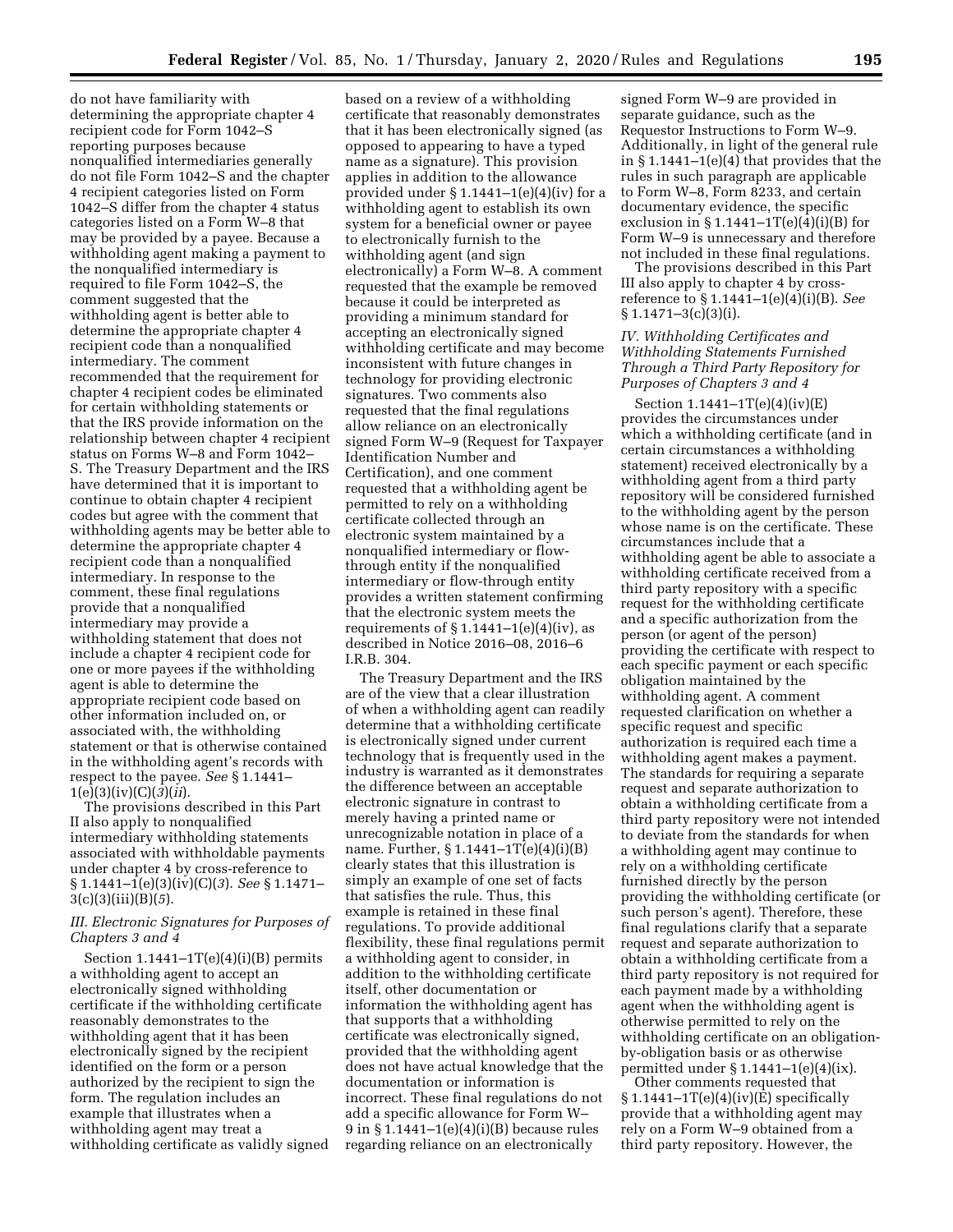validity requirements for reliance on a Form W–9 are contained in the section 3406 regulations (and related guidance under that section) and are not generally amended solely for purposes of a withholding agent's reliance in the case of a payment subject to withholding under section 1441. As a result, these final regulations are not amended to add an allowance for a withholding agent's reliance on a Form W–9 obtained from a third party repository, and taxpayers should continue to refer to the other guidance applicable to reliance on a Form W–9. Additionally, the specific exclusion in  $\S 1.1441 - 1T(e)(4)(iv)(E)$  for Form W–9 is not included in these final regulations for the same reason that the exclusion for Form W–9 is not included in  $\S 1.1441-1(e)(4)(i)(B)$ , as described in Part III of this Summary of Comments and Explanation of Revisions of this preamble.

As the final chapter 4 regulations adopted by this Treasury Decision cross reference the final chapter 3 regulations for when a withholding agent may treat a withholding certificate received from a third party repository as provided by a payee, the above-described modifications to  $\S 1.1441 - 1T(e)(4)(iv)(E)$ also apply to a withholding certificate or withholding statement relied upon for chapter 4 purposes.

## *V. Limitation on Benefits for Treaty Claims on Withholding Certificates and Treaty Statements Provided With Documentary Evidence for Purposes of Chapter 3*

Under the regulations under chapter 3, in order for a withholding agent to apply a reduced rate of withholding based on an entity's claim for benefits under a tax treaty, the withholding agent must obtain either (i) a withholding certificate that includes a treaty claim on the certificate, or (ii) documentary evidence and a separate treaty statement. Under the chapter 3 temporary regulations, a treaty statement must, among other things, identify the specific limitation on benefits (LOB) provision of the applicable treaty on which the beneficial owner relies to claim the treaty benefit. Section 1.1441–6(b)(1) provides that generally, absent actual knowledge or reason to know otherwise, a withholding agent may rely on a claim that a beneficial owner is entitled to a reduced rate of withholding based upon an income tax treaty if the withholding agent can reliably associate the payment with a beneficial owner withholding certificate, or, in the case of a payment made outside the United States with respect to an offshore obligation, documentary evidence and a treaty

statement. This general standard of knowledge is modified in two situations in the chapter 3 temporary regulations. First,  $\S 1.1441 - 6T(b)(1)(ii)$  provides that a withholding agent's reason to know that a beneficial owner's claim to a reduced rate of withholding under an income tax treaty is unreliable or incorrect includes when the beneficial owner claims benefits under an income tax treaty that does not exist or is not in force, and that a withholding agent may determine whether a tax treaty exists or in force by checking a list maintained on the IRS website. Second,  $§ 1.1441-6T(b)(1)(i)$  provides that a withholding agent may rely on a beneficial owner's claim regarding its reliance on a specific LOB provision absent actual knowledge that such claim is unreliable or incorrect.

The chapter 3 temporary regulations also add a validity period of three years for a treaty statement provided with documentary evidence in order to provide parity with the validity period for a withholding certificate containing a treaty claim, enhance the reliability and increase the accuracy of the claims, and help ensure that information is updated when ownership thresholds or activity requirements in a particular treaty have changed. The chapter 3 temporary regulations provide a transitional rule under which accounts opened and documented with documentary evidence and a treaty statement prior to January 6, 2017 (preexisting accounts) will expire on January 1, 2019.

A comment requested that the standard of knowledge applicable to a LOB provision should be limited to determining whether a tax treaty exists and is in force. The Treasury Department and IRS are of the view that such limitation would be inappropriate because a determination of whether a treaty exists and is in force is a general rule applicable to a treaty claim and not specifically related to a limitation on benefits provision. Moreover, the actual knowledge standard applicable to a limitation on benefits provision is already sufficiently limited as it should not generally require a withholding agent to obtain facts it does not normally request or render a conclusion it could not readily make from the information it already has otherwise collected. Thus, this comment is not adopted, and these final regulations adopt the standard of knowledge in the chapter 3 temporary regulations for reliance on a LOB provision associated with a treaty claim made on a withholding certificate without modification. *See* § 1.1441–6(b)(1)(i) and (ii).

Comments also noted the burden of complying with the new LOB requirement for treaty statements associated with documentary evidence, including difficulties in obtaining new treaty statements by the January 1, 2019, expiration date given the large number of account holders providing treaty statements before January 6, 2017. The comments requested an additional oneyear period for withholding agents to obtain new treaty statements with LOB representations to replace treaty statements obtained before January 6, 2017. A comment also requested a further explanation of the reasoning for the three-year validity period for a treaty statement.

In response to these comments, the 2018 proposed regulations include revisions to the LOB requirement and validity period for treaty statements in the chapter 3 temporary regulations. The 2018 proposed regulations extend the time for withholding agents to obtain treaty statements with the specific LOB provisions identified for preexisting accounts to January 1, 2020 (rather than the January 1, 2019 date included in the chapter 3 temporary regulations). These final regulations incorporate this extension for preexisting accounts.

The 2018 proposed regulations also add an exception to the three-year validity period for treaty statements associated with documentary evidence provided by tax-exempt organizations (other than tax-exempt pension trusts or pension funds), governments, and publicly traded corporations. With this exception, the validity period for treaty statements is more closely aligned with the validity period for treaty claims on withholding certificates. The Treasury Department and the IRS have also determined that, apart from this exception, three years is an appropriate validity period for treaty statements and treaty claims because it requires the entity to periodically redetermine whether it continues to meet the LOB provision.

A comment to the 2018 proposed regulations requested that the exception to the three-year validity period for treaty statements provided by taxexempt organizations, governments, and publicly traded corporations, be extended to apply to withholding certificates used by such entities to make treaty claims. However, a withholding certificate contains not only a treaty claim, but also information and representations about the entity making the treaty claim (including representations relevant for chapter 4 purposes). Therefore, it is not appropriate for this exception to be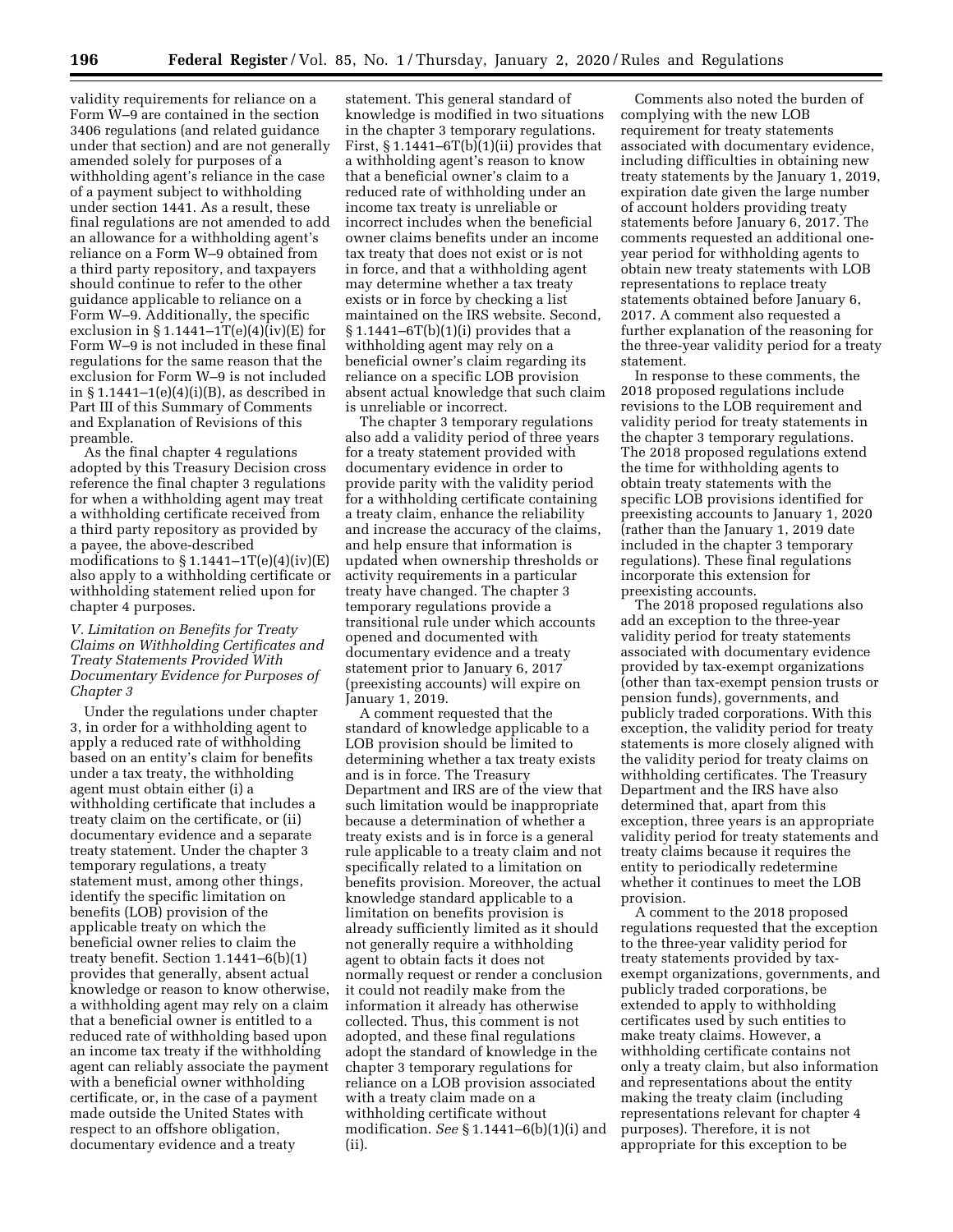extended to withholding certificates used to make treaty claims. Therefore, these final regulations do not adopt this comment and generally incorporate the same exception to the three-year validity period for treaty statements that is provided in the 2018 proposed regulations. However, these final regulations do not include the record retention requirement included in the 2018 proposed regulations for treaty statements from publicly traded corporations because the Treasury Department and the IRS have determined that a retention requirement in this case is unnecessary for information that is publicly available.

These final regulations also include the same modification included in the 2018 proposed regulations to correct an inadvertent omission of the applicable standard for a withholding agent's reliance on the beneficial owner's identification of a LOB provision on a treaty statement, incorporating the same actual knowledge standard that applies to a withholding certificate used for a treaty claim.

A qualified intermediary, withholding foreign partnership, and withholding foreign trust may rely on the amendments described in this Part V until they are incorporated into the applicable withholding agreement.

## *VI. Permanent Residence Address Subject To Hold Mail Instruction for Purposes of Chapters 3 and 4*

Sections 1.1441–1T(c)(38)(ii) and 1.1471–1T(b)(99) allow a withholding agent to treat an address provided by a beneficial owner or account holder as that person's permanent residence address even if the address is subject to a hold mail instruction, provided that the withholding agent obtains documentary evidence establishing the person's residence in the country in which the person claims to be a resident for tax purposes. Comments requested that the hold mail rule be eliminated, and if it is not eliminated that a withholding agent be allowed to rely on documentary evidence establishing a person's foreign status (rather than the person's residency in a particular country) unless the person is claiming treaty benefits, and requested clarification on the definition of the term ''hold mail instruction'' and the categories of documentary evidence that can be relied upon.

The Treasury and the IRS have determined that the hold mail rule is necessary in order to ensure that taxpayers identify a true permanent residence address. In response to the other comments, the 2018 proposed regulations included proposed

modifications to the requirements for reliance on an address subject to a hold mail instruction. The 2018 proposed regulations provide that the documentary evidence required in order to treat an address that is provided subject to a hold mail instruction as a permanent residence address is documentary evidence that supports the person's claim of foreign status or, for a person claiming treaty benefits, documentary evidence that supports the person's residence in the country where the person claims treaty benefits. Regardless of whether the person claims treaty benefits, the 2018 proposed regulations allow a withholding agent to rely on documentary evidence described in  $\S 1.1471-3(c)(5)(i)$ , without regard to whether the documentation contains a permanent residence address.

A comment also requested the removal of any limitations on reliance on a permanent residence address subject to a hold mail instruction because many account holders prefer to receive electronic correspondence rather than paper mail. In response to this comment, the 2018 proposed regulations added a definition of a hold mail instruction to clarify that a hold mail instruction does not include a request to receive all correspondence (including account statements) electronically. Because no comments were received on the 2018 proposed regulations specific to the modified requirements for reliance on an address subject to a hold mail instruction, those provisions of the 2018 proposed regulations are included in these final regulations. A qualified intermediary, withholding foreign partnership, and withholding foreign trust may rely on the amendments described in this Part VI until they are incorporated into the applicable withholding agreement.

## *VII. Technical Corrections, Conforming Change, and Applicability Dates*

The final regulations in TD 9808 modified  $\S 1.1441-1(e)(3)(iv)(B)$  (general requirements for withholding statements provided by nonqualified intermediaries) and (f)(1) (applicability date) of the chapter 3 regulations. The last sentence of modified § 1.1441– 1(e)(3)(iv)(B) and the first sentence of (f)(1), however, include typographical errors, which are corrected in these final regulations. In addition, the final regulations in TD 9808 modified  $§ 1.1461-1(c)(1)(i)$  to allow a withholding agent to furnish a recipient copy of Form 1042–S electronically. These final regulations make a conforming change to § 1.6049–6(e)(4) to allow a payor to furnish a recipient copy of Form 1042–S electronically to a

nonresident alien individual that is paid deposit interest reportable under § 1.6049–4(b)(5). To clarify that the 90 day grace period applies to a change in circumstance that results from a jurisdiction ceasing to be treated as having an IGA in effect, the text in § 1.1471–3T(c)(6)(ii)(E)(*4*) is moved to § 1.1471–3(c)(6)(ii)(E)(*3*) (which provides the 90-day period for changes in circumstance). Finally, these final regulations make ministerial changes to the applicability date provision in § 1.1441–1(f) to combine the applicability dates of these final regulations with regulations issued under section 871(m) that previously were contained in  $\S 1.1441 - 1(f)(3)$  and (f)(5) in § 1.1441–1(f)(3), and clarify the applicability dates of §§ 1.1441–2 (with respect to certain payments) and 1.1441–6 (with respect to identification of limitation on benefits provisions).

#### **Special Analyses**

## *I. Regulatory Planning and Review*

This regulation is not subject to review under section 6(b) of Executive Order 12866 pursuant to the Memorandum of Agreement (April 11, 2018) between the Treasury Department and the Office of Management and Budget regarding review of tax regulations.

## *II. Paperwork Reduction Act*

These final regulations reduce certain information collection burdens that were included in the chapter 3 temporary regulations. For purposes of the Paperwork Reduction Act of 1995 (44 U.S.C. 3507(d)) (PRA), these reductions in reporting burdens will be reflected in the PRA submissions associated with Forms W–8 and 1042–S.

In response to comments on the chapter 3 proposed regulations, these final regulations reduce the information collection burden by permitting taxpayers to use alternative methods of providing documentation to withholding agents and to provide less information on certain documentation. These final regulations also reduce information collection burden by permitting taxpayers to provide certain documentation in a less burdensome manner. The provisions reducing collections of information are in §§ 1.1441–1(e)(2)(ii)(B),

(e)(3)(iv)(C)(*3*)(*ii*) and (e)(4)(i)(B) and 1.6049–6(e)(4). Section 1.1441– 1(e)(2)(ii)(B) allows payees to provide to a withholding agent their foreign TIN on a separate statement rather than on a withholding certificate, for withholding certificates provided after January 1,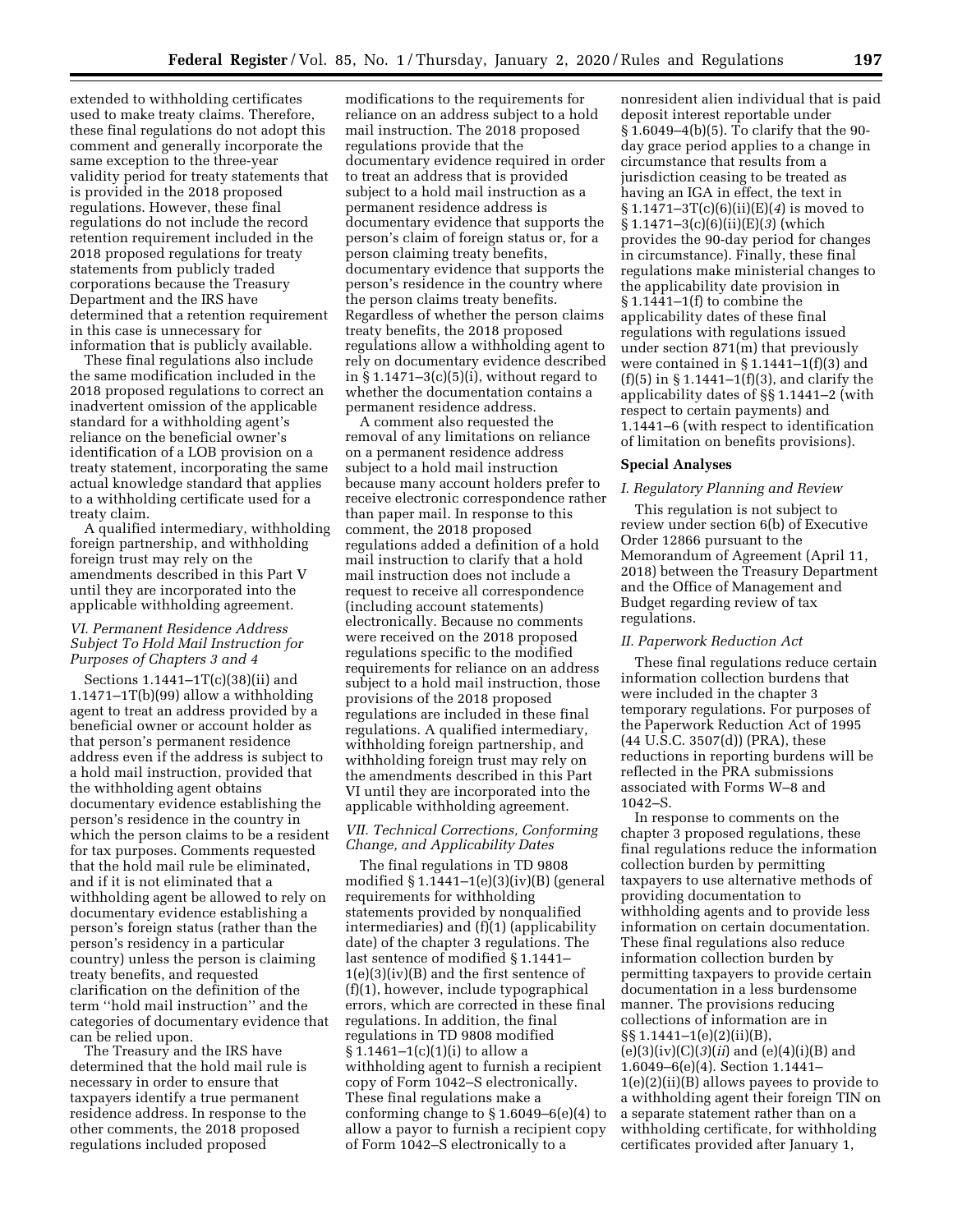2018. This allowance provides flexibility for a payee to use other methods of transmitting information and permits a withholding agent to continue to treat a withholding certificate as valid rather than requesting a new withholding certificate from the payee. Section 1.1441– 1(e)(3)(iv)(C)(*3*)(*ii*) permits nonqualified intermediaries to provide withholding statements to withholding agents that omit certain information (a chapter 4 recipient code) that was previously required. This allowance provides more flexibility for a nonqualified intermediary to provide to a withholding agent a Form W–8IMY that is treated as valid. Section 1.1441– 1(e)(4)(i)(B) provides an alternative method for a withholding agent to determine whether a withholding certificate is electronically signed, which provides flexibility for withholding agents that are verifying the validity of such certificates. Section 1.6049–6(e)(4) permits withholding agents to provide Form 1042–S to a payee electronically rather than in hard copy.

The reductions in reporting burden provided in these final regulations will be reflected in the PRA submission associated with Forms W–8BEN, W– 8BEN–E, W–8ECI, W–8EXP, and W– 8IMY (OMB control number 1545–1621) and the PRA submission associated with Form 1042–S (OMB control number 1545–0096).

An agency may not conduct or sponsor, and a person is not required to respond to, a collection of information unless it displays a valid control number assigned by the Office of Management and Budget. Books and records relating to a collection of information must be retained as long as their contents may become material in the administration of any internal revenue law. Generally, tax returns and tax return information are confidential, as required by 26 U.S.C. 6103.

## *III. Regulatory Flexibility Act*

It is hereby certified that these final regulations will not have a significant economic impact on a substantial number of small entities within the meaning of section 601(6) of the Regulatory Flexibility Act (RFA) (5 U.S.C. chapter 6).

This rule primarily affects withholding agents, such as financial institutions, that make U.S.-connected payments to foreign payees. For purposes of the RFA, small financial institutions are those with less than \$600 million in assets. The Treasury Department and the IRS do not have data readily available to assess the

number of small entities potentially affected by these regulations. Even if a substantial number of domestic small entities were affected by the final regulations, the Treasury Department and the IRS have determined that the economic impact to these entities will not be significant. These final regulations reduce the collection of information requirements that are currently applicable under existing rules under chapters 3 and 4 in TDs 9808 and 9809. Those rules include detailed requirements for how a withholding agent identifies a payee, documents the payee's status, and reports to the IRS and the payee. Those information collections were certified previously by the Treasury Department and the IRS as not resulting in a significant economic impact on a substantial number of small business entities. The final regulations include a limited number of changes to the temporary regulations that reduce the burden of withholding agents. The burden-reducing revisions of these final regulations provide benefits for both small and large entities because these final regulations allow a withholding agent to collect a foreign TIN from a payee on a separate statement; allow certain intermediaries to provide withholding statements that omit certain information (specifically, a chapter 4 recipient code) that was previously required; provide an alternative method for a withholding agent to determine whether a withholding certificate is electronically signed; and allow withholding agents to provide payee statements electronically rather than in paper form.

Pursuant to section 7805(f) of the Code, the proposed regulations preceding these final regulations were submitted to the Chief Counsel for Advocacy of the Small Business Association for comment on its impact on small business, and no comments were received.

## *IV. Unfunded Mandates Reform Act*

Section 202 of the Unfunded Mandates Reform Act of 1995 (UMRA) requires that agencies assess anticipated costs and benefits and take certain other actions before issuing a final rule that includes any Federal mandate that may result in expenditures in any one year by a state, local, or tribal government, in the aggregate, or by the private sector, of \$100 million in 1995 dollars, updated annually for inflation. In 2019, that threshold is approximately \$154 million. This rule does not include any Federal mandate that may result in expenditures by state, local, or tribal

governments, or by the private sector in excess of that threshold.

#### *V. Executive Order 13132: Federalism*

Executive Order 13132 (titled ''Federalism'') prohibits an agency from publishing any rule that has federalism implications if the rule either imposes substantial, direct compliance costs on state and local governments, and is not required by statute, or preempts state law, unless the agency meets the consultation and funding requirements of section 6 of the Executive Order. This final rule does not have federalism implications and does not impose substantial direct compliance costs on state and local governments or preempt state law within the meaning of the Executive Order.

#### **Drafting Information**

The principal authors of these regulations are Charles Rioux, Nancy Erwin, and John Sweeney, Office of Associate Chief Counsel (International). However, other personnel from the IRS and the Treasury Department participated in the development of these regulations.

#### **Effect on Other Documents**

Section 4 of Notice 2016–08 (2016–6 I.R.B. 304) is obsolete as of January 2, 2020.

Sections 4 and 5 of Notice 2017–46 (2017–41 I.R.B. 275) are obsolete as of January 2, 2020.

#### **Statement of Availability of IRS Documents**

The IRS notices cited in this preamble are published in the Internal Revenue Bulletin and are available from the Superintendent of Documents, U.S. Government Printing Office, Washington, DC 20402, or by visiting the IRS website at *<https://www.irs.gov>*.

#### **List of Subjects in 26 CFR Part 1**

Income taxes, Reporting and recordkeeping requirements.

## **Adoption of Amendments to the Regulations**

Accordingly, 26 CFR part 1 is amended as follows:

## **PART 1—INCOME TAXES**

■ **Paragraph 1.** The authority citation for part 1 continues to read in part as follows:

**Authority:** 26 U.S.C. 7805 \* \* \*

■ **Par. 2.** Section 1.1441–0 is amended by:

■ 1. Revising the entry for § 1.1441–  $1(e)(2)(ii)(B)$ .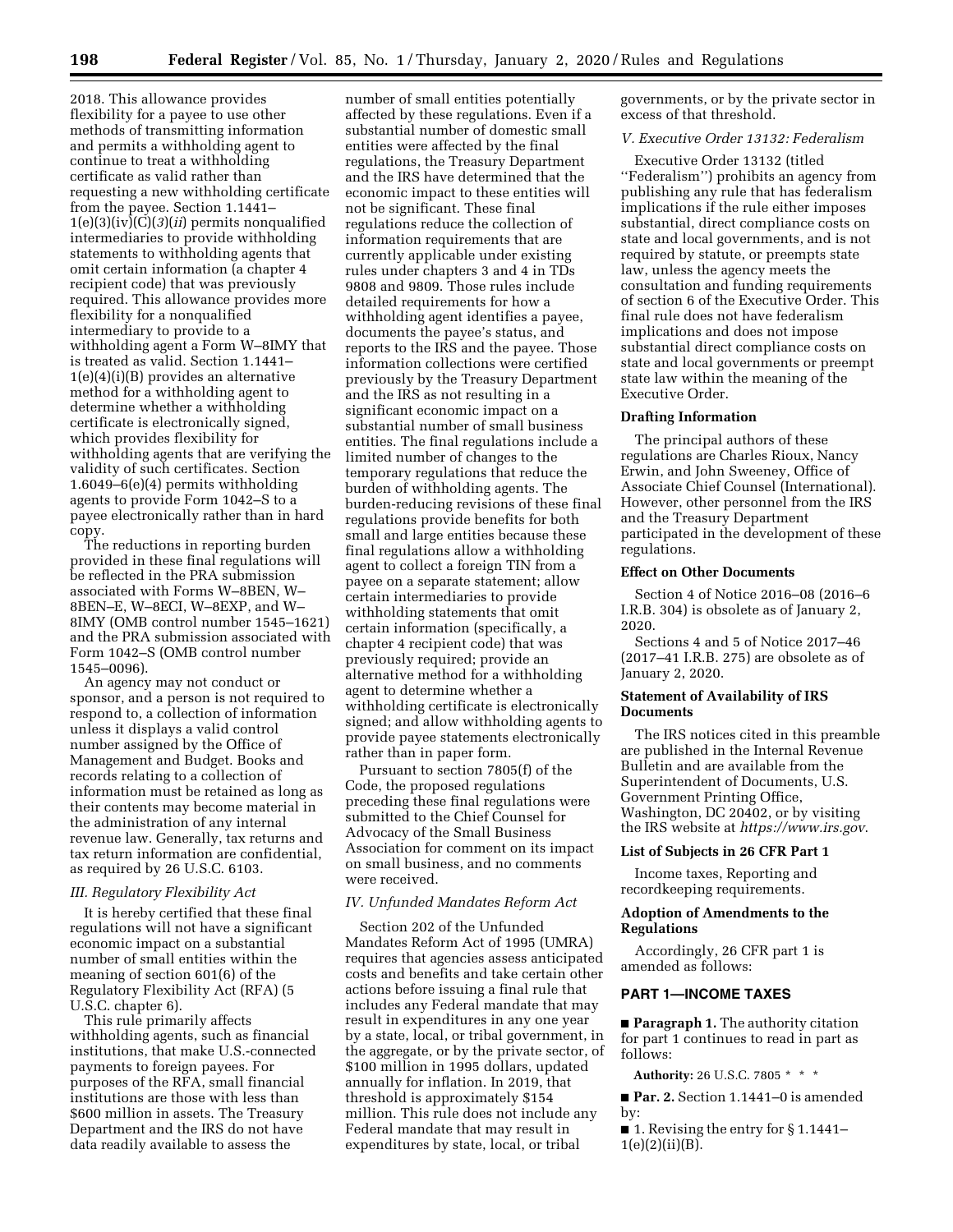■ 2. Adding entries for § 1.1441– 1(e)(2)(ii)(B)(*1*) through (*6*) and  $(e)(4)(iv)(F).$ 

■ 3. Revising the entry for § 1.1441–  $1(f)(3)$ .

The revision and additions read as follows:

#### **§ 1.1441–0 Outline of regulation provisions for section 1441.**

## **§ 1.1441–1 Requirement for the deduction and withholding of tax on payments to foreign persons.**

\* \* \* \* \*

\* \* \* \* \*

- (e) \* \* \*
- $(2) * * * *$
- $(ii) * * * *$

(B) Requirement to collect foreign TIN and date of birth.

(*1*) In general.

(*2*) Definitions.

(*3*) Requirements for reasonable explanation of the absence of a foreign TIN.

(*4*) Exceptions to the requirement to obtain a foreign TIN (or reasonable explanation for its absence).

(*i*) Jurisdictions with which the United States does not have an agreement relating to the exchange of tax information.

(*ii*) Jurisdictions that do not issue foreign TINs.

(*iii*) Account holder that is a government, international organization, foreign central bank of issue, or resident of a U.S. territory.

(*5*) Transition rules for the foreign TIN requirement for a beneficial owner withholding certificate signed before January 1, 2018.

(*i*) Payments made before January 1, 2020.

(*ii*) Payments made after December 31, 2019.

(*iii*) Limitation on standard of knowledge.

(*6*) Transition rule for the date of birth requirement for a beneficial owner withholding certificate signed before January 1, 2018.

- $*$  \*  $(4) * * * *$  $(iv) * * * *$ (F) Examples. (1) Example 1. (2) Example 2. (3) Example 3. \* \* \* \* \* (f) \* \* \* (1) In general. \* \* \* \* \* (3) Special rules related to section
- 871(m). \* \* \* \* \*

■ **Par. 3.** Section 1.1441–1 is amended by:

■ 1. Revising paragraphs  $(b)(7)(ii)(B)$ ,  $(c)(2)(ii)$ ,  $(c)(3)(ii)$ ,  $(c)(38)$ , and  $(e)(2)(ii)(B).$ 

■ 2. Removing "§ 1.1471–  $3(c)(3)(ii)(B)(2)(iii)'$  and adding in its place ''§ 1.1471–3(c)(3)(iii)(B)(*2*)(*iii*)'' at the end of the last sentence of paragraph  $(e)(3)(iv)(B).$ 

■ 3. Revising paragraphs  $(e)(3)(iv)(C)(3)$ , (e)(4)(i)(B), and (e)(4)(ii)(A)(*2*).

- 4. Adding a sentence to the end of paragraph (e)(4)(ii)(D)(*1*).
- 5. Revising paragraphs  $(e)(4)(iv)(C)$ and (E).
- 6. Adding paragraph  $(e)(4)(iv)$ (F).
- 7. Revising paragraphs (f)(1) and (3).
- 8. Removing paragraphs (f)(4) and (5). The revisions and additions read as follows:

#### **§ 1.1441–1 Requirement for the deduction and withholding of tax on payments to foreign persons.**

- \* \* \* \* \*
- (b) \* \* \*
- $(7) * * * *$
- $(ii) * * * *$

(B) *Special rules for establishing that income is effectively connected with the conduct of a U.S. trade or business.* A withholding certificate received after the date of payment to claim under § 1.1441–4(a)(1) that income is effectively connected with the conduct of a U.S. trade or business will be considered effective as of the date of the payment if the certificate contains a signed affidavit (either at the bottom of the form or on an attached page) that states that the information and representations contained on the certificate were accurate as of the time of the payment. The signed affidavit must also state that the beneficial owner has included the income on its U.S. income tax return for the taxable year in which it is required to report the income or, alternatively, that the beneficial owner intends to include the income on a U.S. income tax return for the taxable year in which it is required to report the income and the due date for filing such return (including any applicable extensions) is after the date on which the affidavit is signed. A certificate received within 30 days after the date of the payment will not be considered to be unreliable solely because it does not contain the affidavit described in the preceding sentences.

\* \* \* \* \*

- $(c) * * * *$
- $(2) * * * *$

(ii) *Dual residents.* Individuals will not be treated as U.S. persons for purposes of this section for a taxable year or any portion of a taxable year for which they are a dual resident taxpayer (within the meaning of § 301.7701(b)–

7(a)(1) of this chapter) who is treated as a nonresident alien pursuant to § 301.7701(b)–7(a)(1) of this chapter for purposes of computing their U.S. tax liability.

 $(3) * * * *$ 

(ii) *Nonresident alien individual.* The term *nonresident alien individual*  means persons described in section 7701(b)(1)(B), alien individuals who are treated as nonresident aliens pursuant to § 301.7701(b)–7 of this chapter for purposes of computing their U.S. tax liability, or an alien individual who is a resident of Puerto Rico, Guam, the Commonwealth of Northern Mariana Islands, the U.S. Virgin Islands, or American Samoa as determined under § 301.7701(b)–1(d) of this chapter. An alien individual who has made an election under section 6013(g) or (h) to be treated as a resident of the United States is nevertheless treated as a nonresident alien individual for purposes of withholding under chapter 3 of the Code and the regulations thereunder.

\* \* \* \* \*

(38) *Permanent residence address*—(i) *In general.* The term *permanent residence address* is the address in the country of which the person claims to be a resident for purposes of that country's income tax. In the case of a withholding certificate furnished in order to claim a reduced rate of withholding under an income tax treaty, whether a person is a resident of a treaty country must be determined in the manner prescribed under the applicable treaty. See § 1.1441–6(b). The address of a financial institution with which the person maintains an account, a post office box, or an address used solely for mailing purposes is not a permanent residence address unless such address is the only address used by the person and appears as the person's registered address in the person's organizational documents. Further, an address that is provided subject to a hold mail instruction (as defined in paragraph (c)(38)(ii) of this section) is not a permanent residence address unless the person provides the documentary evidence described in paragraph (c)(38)(ii) of this section. If the person is an individual who does not have a tax residence in any country, the permanent residence address is the place at which the person normally resides. If the person is an entity and does not have a tax residence in any country, then the permanent residence address of the entity is the place at which the person maintains its principal office.

(ii) *Hold mail instruction.* The term *hold mail instruction* means a current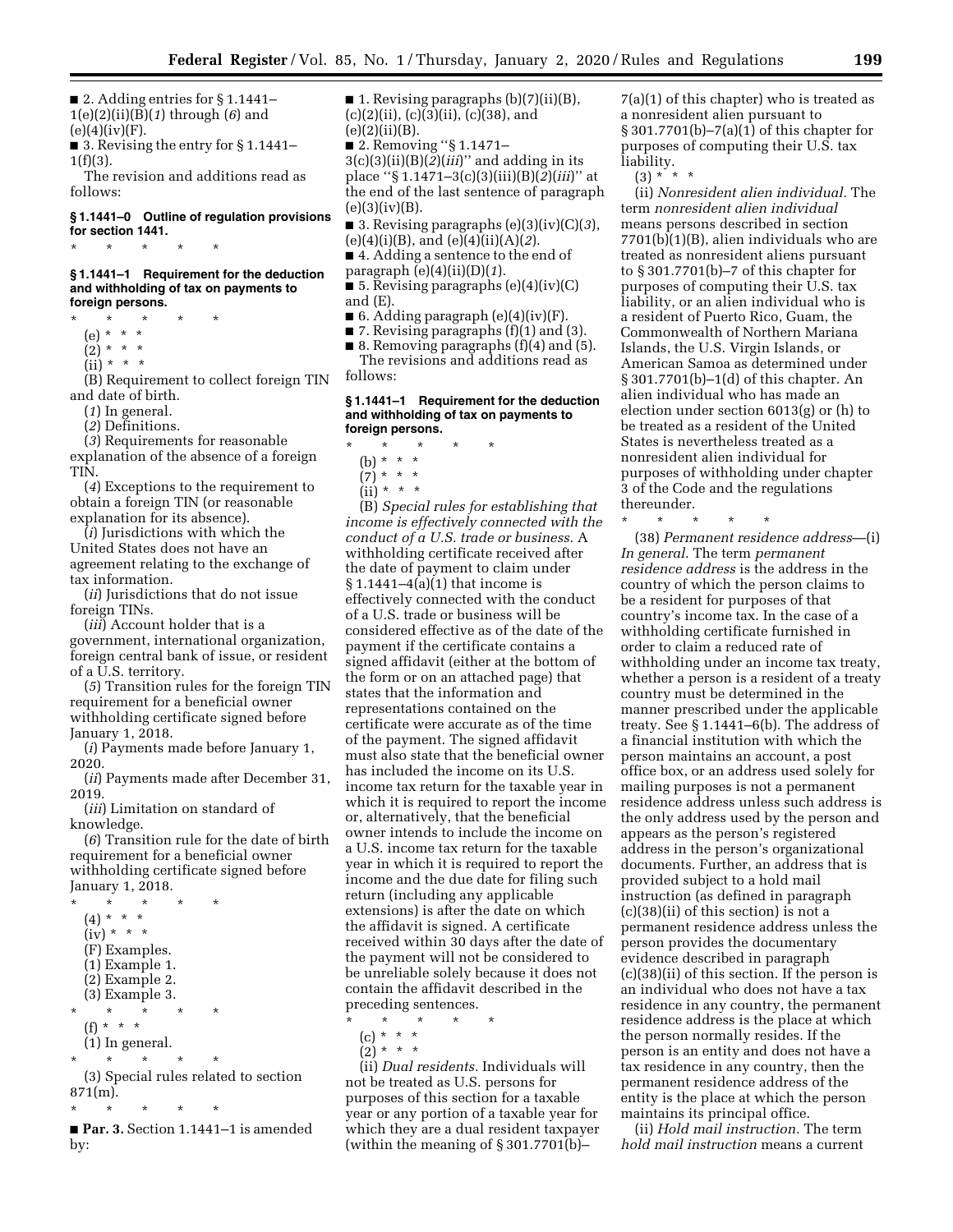instruction by a person to keep the person's mail until such instruction is amended. An instruction to send all correspondence electronically is not a hold mail instruction. An address that is subject to a hold mail instruction may be used as a permanent residence address if the person has also provided the withholding agent with documentary evidence described in  $§ 1.1471-3(c)(5)(i)$  (without regard to the requirement in  $\S 1.1471 - 3(c)(5)(i)$  that the documentary evidence contain a permanent residence address). The documentary evidence described in § 1.1471–3(c)(5)(i) must support the person's claim of foreign status or, in the case of a person that is claiming treaty benefits, must support residence in the country where the person is claiming a reduced rate of withholding under an income tax treaty. If, after a withholding certificate is provided, a person's permanent residence address is subsequently subject to a hold mail instruction, the addition of the hold mail instruction is a change in circumstances requiring the person to provide the documentary evidence described in this paragraph (c)(38)(ii) in order for a withholding agent to use the address as a permanent residence address.

- \* \* \* \* \*
	- (e) \* \* \*
	- $(2)^*$  \* \*
	- $(ii) * * * *$

(B) *Requirement to collect foreign TIN and date of birth*—(*1*) *In general.* In addition to the general requirements of paragraph (e)(2)(ii)(A) of this section, except as provided in paragraphs (e)(2)(ii)(B)(*4*), through (*6*) of this section, a beneficial owner withholding certificate provided by an account holder to document an account that is maintained at a U.S. branch or office of a withholding agent that is a financial institution is valid for purposes of a payment of U.S. source income reportable on Form 1042–S (before the application of this paragraph (e)(2)(ii)(B)) made on or after January 1, 2018, only if it contains the account holder's taxpayer identification number issued by the account holder's jurisdiction of tax residence (foreign TIN) or a reasonable explanation for the absence of a foreign TIN (as described in paragraph (e)(2)(ii)(B)(*3*) of this section) and, in the case of an individual account holder, the account holder's date of birth, unless the withholding agent has the account holder's date of birth in its files. A withholding agent is permitted to obtain a foreign TIN on a written statement signed by an account holder that

includes an acknowledgment that such statement is part of the withholding certificate if the withholding agent associates such statement with the account holder's withholding certificate. A withholding agent will be treated as having the account holder's date of birth in its files if it obtains the date of birth on a written statement (including a written statement transmitted by email) from the account holder. A withholding agent may rely on the foreign TIN and date of birth contained in the withholding certificate unless it knows or has reason to know that the foreign TIN or date of birth is incorrect. Therefore, a withholding agent will not be required to validate the format or other specifications of the foreign TIN against the applicable jurisdiction's TIN system. For purposes of this paragraph  $(e)(2)(ii)(B)$ , a change of address to another jurisdiction other than the United States is a change in circumstances for purposes of a withholding agent's reliance on a foreign TIN of the account holder (or reasonable explanation for its absence).

(*2*) *Definitions.* For purposes of this paragraph (e)(2)(ii)(B), the term 'account'' means a financial account as defined in § 1.1471–5(b) (substituting ''U.S. office or branch of a financial institution'' for ''FFI''); the term ''account holder'' has the meaning described in § 1.1471–5(a)(3); and the term ''financial institution'' means an entity that is a depository institution, custodial institution, investment entity, or a specified insurance company, each as defined in § 1.1471–5(e).

(*3*) *Requirements for reasonable explanation of the absence of a foreign TIN.* A withholding agent may rely on a reasonable explanation for the absence of a foreign TIN on a beneficial owner withholding certificate only if the explanation addresses why the account holder was not issued a foreign TIN. An explanation provided in the instructions for, as applicable, Forms W–8BEN, W– 8BEN–E, W–8ECI, W–8EXP, or Form W–8IMY is a reasonable explanation. If an account holder provides an explanation other than as described in the preceding sentence, the withholding agent must determine whether the explanation is reasonable. A reasonable explanation may be provided on the withholding certificate or on a separate attached statement associated with the form. A withholding agent may rely on a reasonable explanation described in this paragraph (e)(2)(ii)(B)(*3*) unless it has actual knowledge that the account holder has a foreign TIN.

(*4*) *Exceptions to the requirement to obtain a foreign TIN (or reasonable explanation for its absence)*—(*i*)

*Jurisdictions with which the United States does not have an agreement relating to the exchange of tax information.* A beneficial owner withholding certificate is not required to include a foreign TIN (or reasonable explanation for its absence) for an account holder resident of a jurisdiction that is not identified, in an applicable revenue procedure (see § 601.601(d)(2) of this chapter), as a jurisdiction that has in effect with the United States an income tax or other convention or bilateral agreement relating to the exchange of tax information within the meaning of section 6103(k)(4), under which the United States agrees to provide, as well as receive, tax information. A withholding agent that applies the exception described in the preceding sentence is, however, required to obtain the foreign TIN (or reasonable explanation for its absence) of each account holder resident in a jurisdiction that is added to the list on the applicable revenue procedure, before the time for filing Form 1042–S (with any applicable extension) for payments made during the calendar year following the calendar year in which the revenue procedure was published that added the jurisdiction to the list.

(*ii*) *Jurisdictions that do not issue foreign TINs.* A beneficial owner withholding certificate is not required to include a foreign TIN (or reasonable explanation for its absence) for an account holder resident of a jurisdiction that has been identified by the IRS on a list of jurisdictions that either do not issue foreign TINs to their residents or have requested that their residents not be required to provide foreign TINs to withholding agents for purposes of this paragraph (e)(2)(ii)(B). A withholding agent that applies the exception described in the preceding sentence is, however, required to obtain the foreign TIN (or reasonable explanation for its absence) of each account holder resident in a jurisdiction that is removed from the list of jurisdictions referenced in the preceding sentence before the time for filing Form 1042–S (with any applicable extension) for payments made during the calendar year following the calendar year in which the jurisdiction is removed from the list. A list of jurisdictions that either do not issue taxpayer identification numbers to their residents or that have requested to be included on the list is available at *[https://www.irs.gov/businesses/](https://www.irs.gov/businesses/corporations/list-of-jurisdictions-that-do-not-issue-foreign-tins) [corporations/list-of-jurisdictions-that](https://www.irs.gov/businesses/corporations/list-of-jurisdictions-that-do-not-issue-foreign-tins)[do-not-issue-foreign-tins](https://www.irs.gov/businesses/corporations/list-of-jurisdictions-that-do-not-issue-foreign-tins)* (or any replacement page on the IRS website or as provided in published guidance).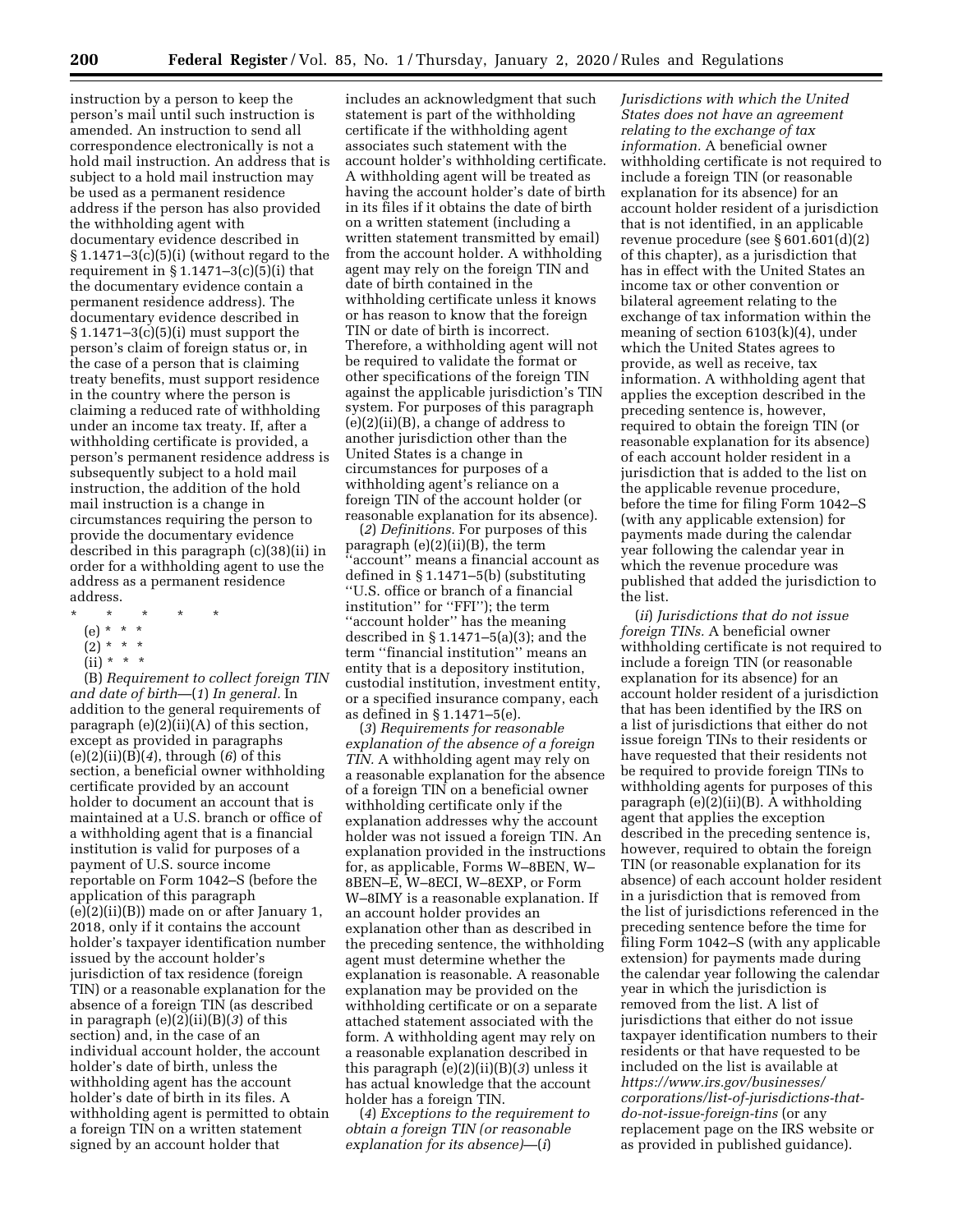(*iii*) *Account holder that is a government, international organization, foreign central bank of issue, or resident of a U.S. territory.* A beneficial owner withholding certificate is not required to include a foreign TIN (or reasonable explanation for its absence) if the withholding agent has obtained a valid withholding certificate under paragraph (e)(2)(ii)(A) of this section or other documentation on which it may rely for purposes of the section 1441 regulations to treat the account holder as a government, an international organization, a foreign central bank of issue, or a resident of a U.S. territory. Thus, for example, a withholding agent may apply the exception provided in this paragraph (e)(2)(ii)(B)(*4*)(*iii*) with respect to an account holder claiming exemption under section 892 or otherwise identifying itself as a foreign government on a beneficial owner withholding certificate when the withholding agent may rely upon the claim of exemption under § 1.1441–8(b) or the claim of status as a foreign government under § 1.1441–7(b)(1) and (2).

(*5*) *Transition rules for the foreign TIN requirement for a beneficial owner withholding certificate signed before January 1, 2018*—(*i*) *Payments made before January 1, 2020.* For payments made before January 1, 2020, an otherwise valid beneficial owner withholding certificate signed before January 1, 2018, is not treated as invalid if it does not include a foreign TIN (or a reasonable explanation for its absence) as required under paragraph (e)(2)(ii)(B) of this section until the earlier of—

(A) the expiration date of the validity period of the withholding certificate (if applicable); or

(B) the date when a change in circumstances (including for chapter 4 purposes) requires a revised withholding certificate.

(*ii*) *Payments made after December 31, 2019.* For payments made after December 31, 2019, an otherwise valid beneficial owner withholding certificate signed before January 1, 2018, is not treated as invalid if it does not include a foreign TIN (or a reasonable explanation for its absence) as required under paragraph (e)(2)(ii)(B) of this section until the earlier of the date described in paragraph  $(e)(2)(ii)(B)(5)(i)(A)$  or  $(B)$  of this section, provided the withholding agent either—

(A) obtains from the account holder its foreign TIN (or reasonable explanation for its absence) on a written statement (including a written statement transmitted by email) which the withholding agent associates with the

account holder's withholding certificate, or

(B) already has the account holder's foreign TIN in the withholding agent's files, which the withholding agent associates with the account holder's withholding certificate.

(*iii*) *Limitation on standard of knowledge.* If a withholding agent maintains an account on December 31, 2017, that is documented with a valid beneficial owner withholding certificate as of that date, the withholding agent's reason to know that the foreign TIN is incorrect, or actual knowledge that an account holder has a foreign TIN despite providing a reasonable explanation as described in paragraph (e)(2)(ii)(B)(*3*) of this section, is limited to electronically searchable information (as defined in § 1.1471–1(b)(38)) that is in the withholding agent's files.

(*6*) *Transition rule for the date of birth requirement for a beneficial owner withholding certificate signed before January 1, 2018.* For an otherwise valid beneficial owner withholding certificate signed before January 1, 2018, a withholding agent is not required to treat the withholding certificate as invalid for payments made before January 1, 2019, to an account holder solely because the withholding certificate does not include the account holder's date of birth and the date of birth is not in the withholding agent's files.

- $(3) * * * *$
- $(iv) * * * *$
- $(C)^{' *}$  \* \*

(*3*) *Alternative withholding statement*—(i) In lieu of a withholding statement containing all of the information described in paragraph (e)(3)(iv)(C)(*1*) and (*2*) of this section, a withholding agent may accept from a nonqualified intermediary a withholding statement that meets all of the requirements of this paragraph  $(e)(3)(iv)(C)(3)(i)$  with respect to a payment. The withholding statement described in this paragraph (e)(3)(iv)(C)(*3*)(*i*) may be provided only by a nonqualified intermediary that provides the withholding agent with the withholding certificates from the beneficial owners (that is, not documentary evidence) before the payment is made.

(*A*) The withholding statement is not required to contain all of the information specified in paragraphs (e)(3)(iv)(C)(*1*) and (*2*) of this section that is also included on a withholding certificate (for example, name, address, TIN (if any), chapter 4 status, GIIN (if any)). The withholding statement is also not required to specify the rate of withholding to which each foreign

payee is subject, provided that all of the information necessary to make such determination is provided on the withholding certificate. A withholding agent that uses the withholding statement may not apply a different rate from that which the withholding agent may reasonably conclude from the information on the withholding certificate.

(*B*) The withholding statement must allocate the payment to every payee required to be reported as described in paragraph (e)(3)(iv)(C)(*1*)(*ii*) of this section.

(*C*) The withholding statement must also contain any other information the withholding agent reasonably requests in order to fulfill its obligations under chapters 3, 4, and 61, and section 3406.

(*D*) The withholding statement must contain a representation from the nonqualified intermediary that the information on the withholding certificates is not inconsistent with any other account information the nonqualified intermediary has for the beneficial owners for determining the rate of withholding with respect to each payee (applying the standards of knowledge applicable to a withholding agent's reliance on a withholding certificate in the regulations under section 1441 and, for a withholdable payment, the regulations under section 1471).

(*ii*) In lieu of a withholding statement that includes a recipient code for chapter 4 purposes used for filing Form 1042–S, a withholding agent may accept a nonqualified intermediary withholding statement that contains all of the information described in paragraph (e)(3)(iv)(C)(*1*) and (*2*) of this section (or an alternative withholding statement permitted under paragraph (e)(3)(iv)(C)(*3*)(i) of this section) but that does not provide a recipient code for chapter 4 purposes used for filing Form 1042–S for a payee as required in paragraph (e)(3)(iv)(C)(*2*)(*iv*) of this section if the withholding agent is able to determine such payee's recipient code based on other information included on or with the withholding statement or in the withholding agent's records with respect to the payee.

- (4) \* \* \*
- $(i) * * * *$

(B) *Electronic signatures.* A withholding agent, regardless of whether the withholding agent has established an electronic system pursuant to paragraph (e)(4)(iv)(A) or  $(e)(4)(iv)(C)$  of this section, may accept a withholding certificate with an electronic signature, provided the

<sup>\* \* \* \* \*</sup>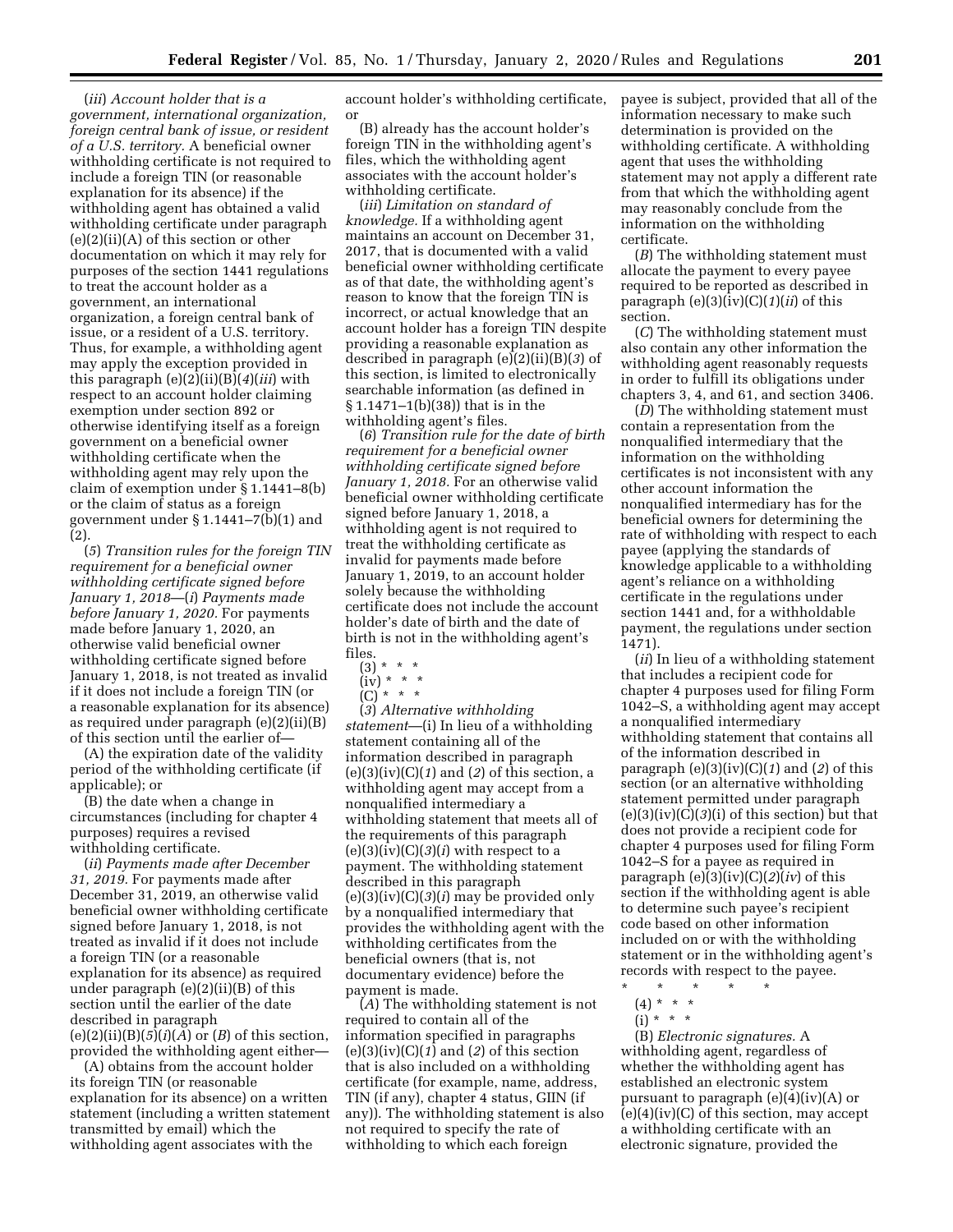**202 Federal Register** / Vol. 85, No. 1 / Thursday, January 2, 2020 / Rules and Regulations

electronic signature meets the requirements of paragraph (e)(4)(iv)(B)(*3*)(*ii*) of this section. In addition, the withholding certificate must reasonably demonstrate to the withholding agent that the form has been electronically signed by the recipient identified on the form (or a person authorized to sign for the recipient). For example, a withholding agent may treat as signed for purposes of the requirements for a valid withholding certificate, a withholding certificate that has in the signature block the name of the person authorized to sign, a time and date stamp, and a statement that the certificate has been electronically signed. However, a withholding agent may not treat a withholding certificate with a typed name in the signature line and no other information as signed for purposes of the requirements for a valid withholding certificate. A withholding agent may also rely upon, in addition to the contents of a withholding certificate, other documentation or information it has collected to support that a withholding certificate was electronically signed by the recipient identified on the form (or other person authorized to sign for the recipient), provided that the withholding agent does not have actual knowledge that the documentation or information is incorrect.

(ii) \* \* \*  $(A)$  \* \* \*

(*2*) *Documentary evidence for treaty claims and treaty statements.*  Documentary evidence described in  $\S 1.1441 - 6(c)(3)$  or (4) shall remain valid until the last day of the third calendar year following the year in which the documentary evidence is provided to the withholding agent, except as provided in paragraph (e)(4)(ii)(B) of this section. A statement regarding entitlement to treaty benefits described in § 1.1441–6(c)(5) (treaty statement) shall remain valid until the last day of the third calendar year following the year in which the treaty statement is provided to the withholding agent except as provided in this paragraph  $(e)(4)(ii)(A)(2)$ . A treaty statement provided by an entity that identifies a limitation on benefits provision for a publicly traded corporation shall not expire at the time provided in the preceding sentence if a withholding agent determines, based on publicly available information at each time for which the treaty statement would otherwise be renewed, that the entity is publicly traded. Notwithstanding the second sentence of this paragraph (e)(4)(ii)(A)(*2*), a treaty statement provided by an entity that identifies a limitation on benefits provision for a

government or tax-exempt organization (other than a tax-exempt pension trust or pension fund) shall remain valid indefinitely. Notwithstanding the validity periods (or exceptions thereto) prescribed in this paragraph  $(e)(4)(ii)(A)(2)$ , a treaty statement will cease to be valid if a change in circumstances makes the information on the statement unreliable or incorrect. For accounts opened and treaty statements obtained prior to January 6, 2017 (including those from publicly traded corporations, governments, and tax-exempt organizations), the treaty statement will expire January 1, 2020.

\* \* \* \* \* (D) \* \* \* (*1*) \* \* \* However, see paragraph (e)(2)(ii)(B)(*1*) of this section for a special rule for a change of address for purposes of reliance on a foreign TIN (or a reasonable explanation for the absence of a foreign TIN) included on a beneficial owner withholding certificate.

\* \* \* \* \* (iv) \* \* \*

(C) *Form 8233.* A withholding agent may establish a system for a beneficial owner or payee to provide Form 8233 electronically, provided the system meets the requirements of paragraph (e)(4)(iv)(B)(*1*) through (*4*) of this section (replacing ''Form W–8'' with ''Form 8233'' each place it appears).

\* \* \* \* \* (E) *Third party repositories.* A withholding certificate will be considered furnished for purposes of this section (including paragraph (e)(1)(ii)(A)(*1*) of this section) by the person providing the certificate, and a withholding agent may rely on an otherwise valid withholding certificate received electronically from a third party repository, if the withholding certificate was uploaded or provided to a third party repository and there are processes in place to ensure that the withholding certificate can be reliably associated with a specific request from the withholding agent and a specific authorization from the person providing the certificate (or an agent of the person providing the certificate) for the withholding agent making the request to receive the withholding certificate. For purposes of the preceding sentence, a withholding agent must be able to reliably associate each payment with a specific request and authorization except when the withholding agent is permitted to rely on the withholding certificate on an obligation-byobligation basis or as otherwise permitted under paragraph (e)(4)(ix) of this section (treating the withholding certificate as obtained by the

withholding agent and furnished by a customer for purposes of this paragraph  $(e)(4)(iv)(E)$ . A third party repository may also be used for withholding statements, and a withholding agent may also rely on an otherwise valid withholding statement, if the intermediary providing the withholding certificates and withholding statement through the repository provides an updated withholding statement in the event of any change in the information previously provided (for example, a change in the composition of a partnership or a change in the allocation of payments to the partners) and ensures there are processes in place to update withholding agents when there is a new withholding statement (and withholding certificates, as necessary) in the event of any change that would affect the validity of the prior withholding certificates or withholding statement. A third party repository, for purposes of this paragraph, is an entity that maintains withholding certificates (including certificates accompanied by withholding statements) but is not an agent of the applicable withholding agent or the person providing the certificate.

(F) *Examples.* This paragraph contains examples to illustrate the rules of paragraph  $(e)(4)(iv)(E)$  of this section.

(1) *Example 1.* A, a foreign corporation, completes a Form W–8BEN–E and a Form W–8ECI and uploads the forms to X, a third party repository (X is an entity that maintains withholding certificates on an electronic data aggregation site). WA, a withholding agent, enters into a contract with A under which it will make payments to A of U.S. source FDAP that are not effectively connected with A's conduct of a trade or business in the United States. X is not an agent of WA or A. Before receiving a payment, A sends WA an email with a link that authorizes WA to access A's Form W–8BEN–E on X's system. The link does not authorize WA to access A's Form W–8ECI. X's system meets the requirements of a third party repository, and WA can treat the Form W–8BEN–E as furnished by A.

(2) *Example 2.* The facts are the same as Example 1 of this paragraph (e)(4)(iv)(F), and WA and A enter into a second contract under which WA will make payments to A that are effectively connected with A's conduct of a trade or business in the United States. A sends WA an email with a link that gives WA access to A's Form W–8ECI on X's system. The link in this second email does not give WA access to A's Form W–8BEN–E. A's email also clearly indicates that the link is associated with payments received under the second contract. X's system meets the requirements of a third party repository, and WA can treat the Form W–8ECI as furnished by A.

(3) *Example 3.* FP is a foreign partnership that is acting on behalf of its partners, A and B, who are both foreign individuals. FP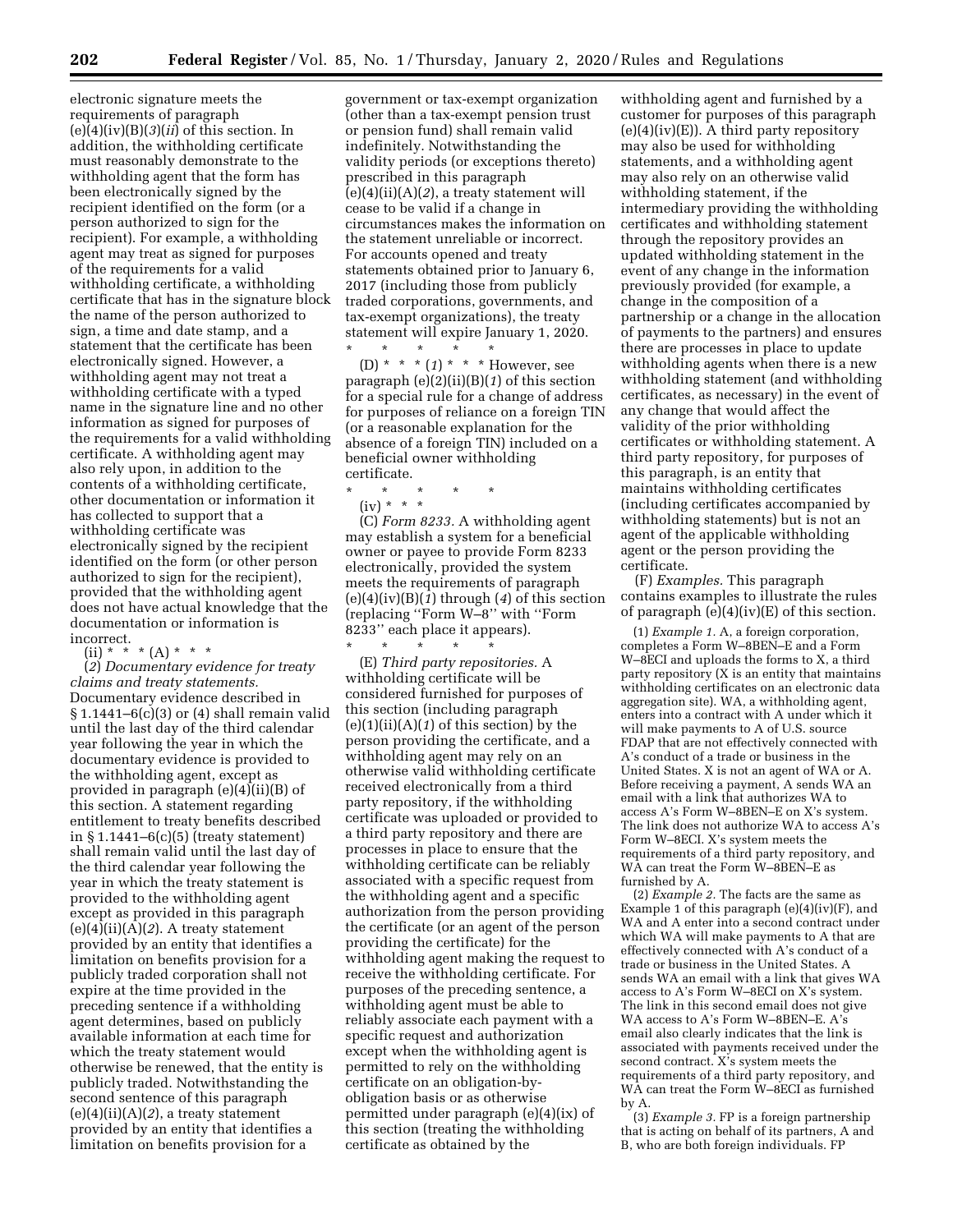completes a Form W–8IMY and uploads it to X, a third party repository. FP also uploads Forms W–8BEN from both A and B and a valid withholding statement allocating 50% of the payment to A and 50% to B. WA is a withholding agent that makes payments to FP as an intermediary for A and B. FP sends WA an email with a link to its Form W–8IMY on X's system. The link also provides WA access to FP's withholding statement and A's and B's Forms W–8BEN. FP also has processes in place that ensure it will provide a new withholding statement or withholding certificate to X's repository in the event of a change in the information previously provided that affects the validity of the withholding statement and that ensure it will update WA if there is a new withholding statement. X's system meets the requirements of a third party repository, and WA can treat the Form  $W=8$ IMY (and withholding statement) as furnished by FP. In addition, because FP is acting as an agent of A and B, the beneficial owners, WA can treat the Forms W–8BEN for A and B as furnished by A and B.

\* \* \* \* \*

(f) \* \* \* (1) *In general.* Except as otherwise provided in paragraphs  $(e)(2)(ii)(B), (e)(4)(iv)(D), (f)(2), and (f)(3)$ of this section, this section applies to payments made on or after January 6, 2017. (For payments made after June 30, 2014 (except for payments to which paragraph (e)(4)(iv)(D) applies, in which case, substitute March 5, 2014, for June 30, 2014), and before January 6, 2017, see this section as in effect and contained in 26 CFR part 1, as revised April 1, 2016. For payments made after December 31, 2000, and before July 1, 2014, see this section as in effect and contained in 26 CFR part 1, as revised April 1, 2013.)

\* \* \* \* \* (3) *Special rules related to section 871(m).* Paragraphs (b)(4)(xxi),  $(b)(4)(xxiii), (e)(3)(ii)(E), and (e)(6) of$ this section apply to payments made on or after September 18, 2015. Paragraphs (e)(5)(ii)(C) and (e)(5)(v)(B)(*4*) of this section apply to payments made on or after on January 19, 2017.

#### **§ 1.1441–1T [Removed]**

■ **Par. 4.** Section 1.1441–1T is removed. ■ **Par. 5.** Section 1.1441–2 is amended by revising paragraphs (a)(8) and (f) to read as follows:

#### **§ 1.1441–2 Amounts subject to withholding.**

#### $(a) * * * *$

(8) Amounts of United States source gross transportation income, as defined in section 887(b)(1), that is taxable under section 887(a).

\* \* \* \* \*

(f) *Effective/applicability date.* This section applies to payments made after December 31, 2000. Paragraph (a)(8) of

this section applies to payments made on or after January 6, 2017; however, taxpayers may apply paragraph (a)(8) to any open tax year. Paragraphs (b)(5) and (d)(4) of this section apply to payments made after August 1, 2006. Paragraph (b)(6) of this section applies to payments made on or after January 23, 2012. Paragraph (e)(7) of this section applies to payments made on or after January 19, 2017.

## **§ 1.1441–2T [Removed]**

■ **Par. 6.** Section 1.1441–2T is removed. ■ **Par. 7.** Section 1.1441–4 is amended by removing paragraph (h).

■ **Par. 8.** Section 1.1441–6 is amended by:

■ 1. Revising paragraphs (b)(1)(i) and (ii).

■ 2. Redesignating *Example* 1 in paragraph (b)(2)(iv) as paragraph (b)(2)(iv)(A), *Example 2* in paragraph  $(b)(2)(iv)$  as paragraph  $(b)(2)(iv)(B)$ , *Example 3* in paragraph (b)(2)(iv) as paragraph (b)(2)(iv)(C), and *Example 4*  as paragraph  $(b)(2)(iv)(D)$ .

■ 3. Revising paragraph (c)(5)(i). ■ 4. Revising the first sentence of

paragraph (i)(1).

■ 5. Revising paragraph (i)(3). The revisions and addition read as follows:

#### **§ 1.1441–6 Claim of reduced withholding under an income tax treaty.**

- \* \* \* \* \*
- (b) \* \* \*
- $(1) * * * *$

(i) *Identification of limitation on benefits provisions.* In conjunction with the representation that the beneficial owner meets the limitation on benefits provision of the applicable treaty, if any, required by paragraph (b)(1) of this section, a beneficial owner withholding certificate must also identify the specific limitation on benefits provision of the article (if any, or a similar provision) of the treaty upon which the beneficial owner relies to claim the treaty benefit. A withholding agent may rely on the beneficial owner's claim regarding its reliance on a specific limitation on benefits provision absent actual knowledge that such claim is unreliable or incorrect.

(ii) *Reason to know based on existence of treaty.* For purposes of this paragraph (b)(1), a withholding agent's reason to know that a beneficial owner's claim to a reduced rate of withholding under an income tax treaty is unreliable or incorrect includes a circumstance where the beneficial owner is claiming benefits under an income tax treaty that does not exist or is not in force. A withholding agent may determine whether a tax treaty is in existence and

is in force by checking the list maintained on the IRS website at *[https://www.irs.gov/businesses/](https://www.irs.gov/businesses/international-businesses/united-states-income-tax-treaties-a-to-z) [international-businesses/united-states](https://www.irs.gov/businesses/international-businesses/united-states-income-tax-treaties-a-to-z)[income-tax-treaties-a-to-z](https://www.irs.gov/businesses/international-businesses/united-states-income-tax-treaties-a-to-z)* (or any replacement page on the IRS website) or in the State Department's annual Treaties in Force publication.

(2) \* \* \* (iv) \* \* \*

(D) *Example 4*—(i) *Facts.* Entity E is a business organization formed under the laws of Country Y. Country Y has an income tax treaty with the United States that contains a limitation on benefits provision. E receives U.S. source royalties from withholding agent W. E furnishes a beneficial owner withholding certificate to W claiming a reduced rate of withholding under the U.S.- Country Y tax treaty. However, E's beneficial owner withholding certificate does not specifically identify the limitation on benefits provision that E satisfies.

(ii) *Analysis.* Because E's withholding certificate does not specifically identify the limitation on benefits provision under the U.S.-Country Y tax treaty that E satisfies as required by paragraph (b)(1)(i) of this section, W cannot rely on E's withholding certificate to apply the reduced rate of withholding claimed by E.

- \* \* \* \* \*
	- (c) \* \* \*
	- (5) \* \* \*

(i) *Statement regarding conditions under a limitation on benefits provision.*  In addition to the documentary evidence described in paragraph (c)(4)(ii) of this section, a taxpayer that is not an individual must provide a statement that it meets one or more of the conditions set forth in the limitation on benefits article (if any, or in a similar provision) contained in the applicable tax treaty and must identify the specific limitation on benefits provision of the article (if any, or a similar provision) of the treaty upon which the taxpayer relies to claim the treaty benefit. A withholding agent may rely on the taxpayer's claim on a treaty statement regarding its reliance on a specific limitation on benefits provision absent actual knowledge that such claim is unreliable or incorrect.

(i) \* \* \* (1) *General rule.* Except as otherwise provided in paragraphs (i)(2) and (3) of this section, this section applies to payments made on or after January 6, 2017. \* \* \*

(3) *Effective/applicability date.*  Paragraphs  $(b)(1)(i)$  and  $(ii)$ ,  $(b)(2)(iv)(D)$ , and (c)(5)(i) of this section apply to withholding certificates and treaty statements provided on or after January 6, 2017.

#### **§ 1.1441–6T [Removed]**

\* \* \* \* \*

\* \* \* \* \*

■ **Par. 9.** Section 1.1441–6T is removed.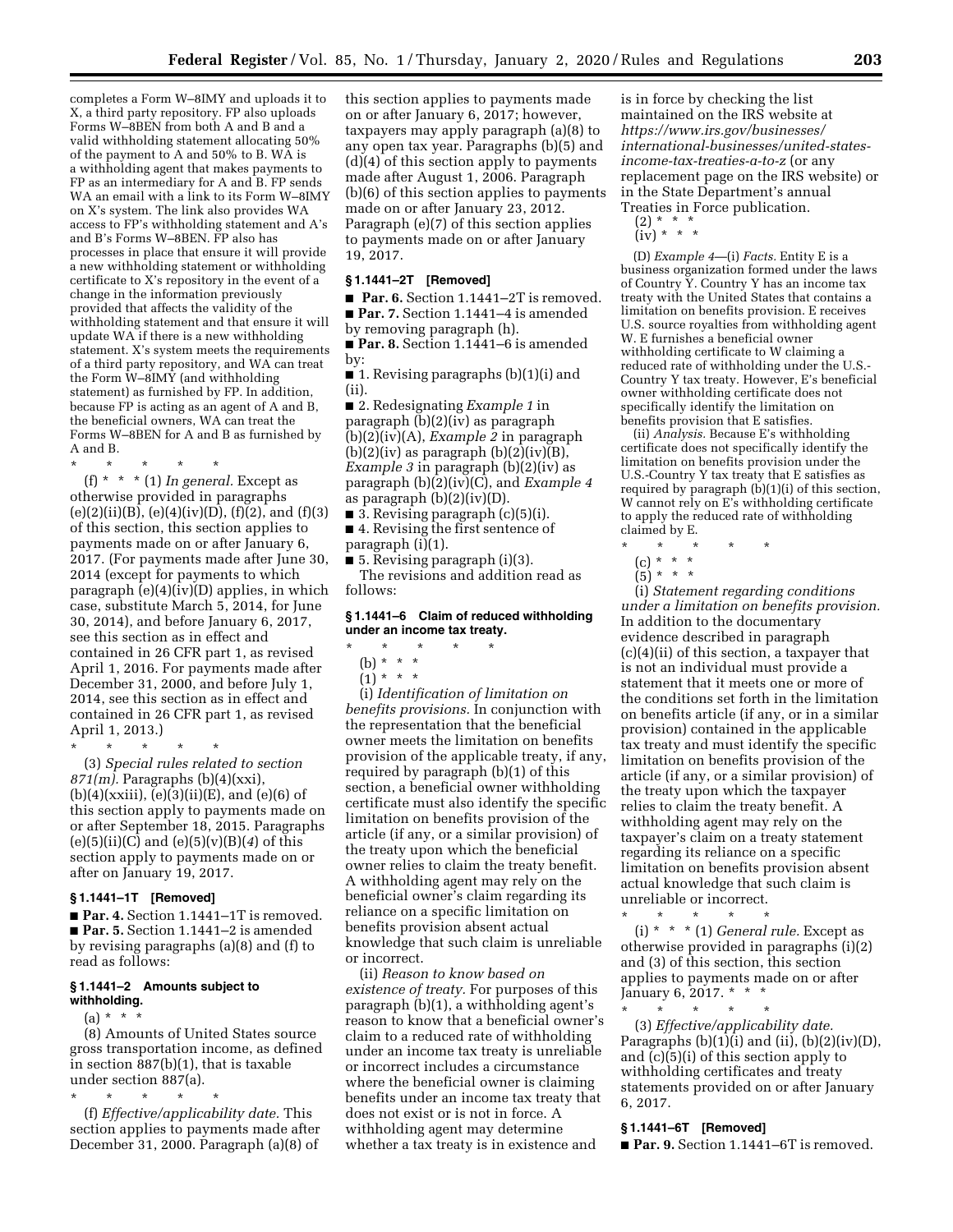■ **Par. 10.** Section 1.1441-7 is amended by adding a new third sentence in paragraph (b)(4)(i) and by revising paragraphs (b)(10)(iv) and (g) to read as follows:

#### **§ 1.1441–7 General provisions relating to withholding agents.**

\* \* \* \* \*

(b) \* \* \*

(4) *Rules applicable to withholding certificates*—(i) *In general.* \* \* \* See, however, § 1.1441–1(e)(2)(ii)(B) for additional reliance standards that apply to a withholding certificate that is required to include an account holder's foreign TIN. \* \* \*

- \* \* \* \* \*
- $(10) * * * *$
- \* \* \* \* \*

(iv) If the beneficial owner is claiming a reduced rate of withholding under an income tax treaty, the rules of § 1.1441– 6(b)(1)(ii) also apply to determine whether the withholding agent has reason to know that a claim for treaty benefits is unreliable or incorrect.

\* \* \* \* \*

(g) *Effective/applicability date.* Except as otherwise provided in paragraph (a)(4) of this section, this section applies to payments made on or after January 6, 2017. (For payments made after June 30, 2014, and before January 6, 2017, see this section as in effect and contained in 26 CFR part 1, as revised April 1, 2016. For payments made after December 31, 2000, and before July 1, 2014, see this section as in effect and contained in 26 CFR part 1, as revised April 1, 2013.)

#### **§ 1.1441–7T [Removed]**

■ **Par. 11.** Section 1.1441–7T is removed.

■ **Par. 12.** Section 1.1471–0 is amended by adding entries for § 1.1471– 3(c)(3)(iii)(B)(*5*), § 1.1471–4(d)(2)(ii)(G), and  $\S 1.1474-1(d)(4)(vii)$  to read as follows:

**§ 1.1471–0 Outline of regulation provisions for sections 1471 through 1474.**  \* \* \* \* \*

#### **§ 1.1471–3 Identification of payee.**

\* \* \* \* \*  $(c) * * * *$  $(3) * * * *$  $(iii) * * * *$  $(B)$ <sup>\*</sup> \* \* (*5*) Nonqualified intermediary withholding statement. \* \* \* \* \*

## **§ 1.1471–4 FFI agreement.**

\* \* \* \* \* (d) \* \* \*  $(2) * * * *$  $(ii) * * * *$ 

(G) Combined reporting on Form 8966 following merger or bulk acquisition. \* \* \* \* \*

#### **§ 1.1474–1 Liability for withheld tax and withholding agent reporting.**

\* \* \* \* \* (d) \* \* \*  $(4) * * * *$ 

(vii) Combined Form 1042–S reporting. \* \* \* \* \*

■ **Par. 13.** Section 1.1471–1 is amended by revising paragraph (b)(99) to read as follows:

#### **§ 1.1471–1 Scope of chapter 4 and definitions.**

\* \* \* \* \*

(b) \* \* \* (99) *Permanent residence address.*  The term *permanent residence address*  has the meaning set forth in § 1.1441–  $1(c)(38)$ .

\* \* \* \* \*

# **§ 1.1471–1T [Removed]**

■ **Par. 14.** Section 1.1471–1T is removed.

■ **Par. 15.** Section 1.1471-3 is amended by:

 $\blacksquare$  1. Revising paragraphs (c)(1) and (c)(3)(iii)(B)(*5*).

■ 2. Revising the third sentence of paragraph (c)(6)(ii)(E)(*3*).

■ 3. Revising paragraphs (c)(7)(ii) and  $(d)(6)(i)(F).$ 

The revisions and addition read as follows:

#### **§ 1.1471–3 Identification of payee.**

\* \* \* \* \* (c) *\* \* \** 

(1) *In general.* A withholding agent can reliably associate a withholdable payment with valid documentation if, before the payment, it has obtained (either directly from the payee or through its agent) valid documentation appropriate to the payee's chapter 4 status as described in paragraph (d) of this section, it can reliably determine how much of the payment relates to the valid documentation, and it does not know or have reason to know that any of the information, certifications, or statements in, or associated with, the documentation are unreliable or incorrect. Thus, a withholding agent cannot reliably associate a withholdable payment with valid documentation provided by a payee to the extent such documentation appears unreliable or incorrect with respect to the claims made, or to the extent that information required to allocate all or a portion of the payment to each payee is unreliable or incorrect. A withholding agent may rely on information and certifications

contained in withholding certificates or other documentation without having to inquire into the truthfulness of the information or certifications, unless it knows or has reason to know that the information or certifications are untrue. A withholding agent may rely upon the same documentation for purposes of both chapters 3 and 4 provided the documentation is sufficient to meet the requirements of each chapter. Alternatively, a withholding agent may elect to rely upon the presumption rules of paragraph (f) of this section in lieu of obtaining documentation from the payee. A withholding certificate will be considered provided by a payee if a withholding agent obtains the certificate from a third party repository (rather than directly from the payee or through its agent) and the requirements in  $§ 1.1441-1(e)(4)(iv)(E)$  are satisfied. A withholding certificate obtained from a third party repository must still be reviewed by the withholding agent in the same manner as any other documentation to determine whether it may be relied upon for chapter 4 purposes. A withholding agent may rely on an electronic signature on a withholding certificate if the requirements in  $§ 1.1441-1(e)(4)(i)(B)$ are satisfied.

- \* \* \* \* \*
	- (3) \* \* \*
	- $(iii) * * * *$

 $(B)$  \* \* \*

(*5*) *Nonqualified intermediary withholding statement.* A withholding agent that is making a withholdable payment to a nonqualified intermediary for which a withholding statement is required under chapters 3 or 4 may accept a withholding statement that meets the requirements described in § 1.1441–1(e)(3)(iv)(C)(*3*)(*i*) or (*ii*).

(6) \* \* \*

(*3*) *Withholding agent's obligation with respect to a change in circumstances.* \* \* \* A withholding agent will have reason to know of a change in circumstances with respect to an FFI's chapter 4 status that results solely because the jurisdiction in which the FFI is resident, organized, or located ceases to be treated as having an IGA in effect on the date that the jurisdiction ceases to be treated as having an IGA in effect. \* \* \*

 $(7) * * * *$ 

(ii) *Documentation received after the time of payment.* Proof that withholding was not required under the provisions of chapter 4 and the regulations thereunder also may be established after

<sup>\* \* \* \* \*</sup> 

 $(ii) * * * *$ 

<sup>(</sup>E) \* \* \*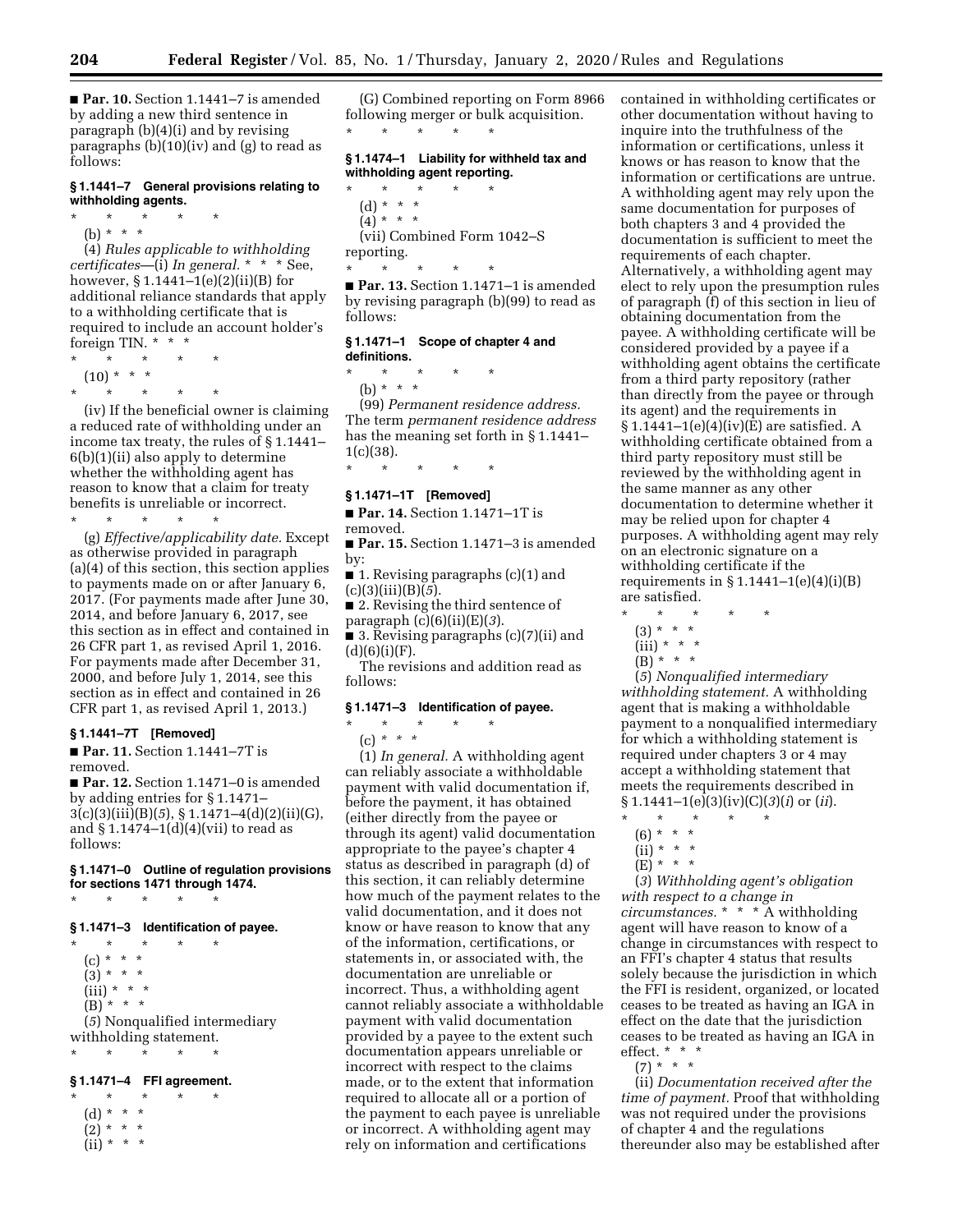the date of payment by the withholding agent on the basis of a valid withholding certificate and/or other appropriate documentation that was furnished after the date of payment but that was effective as of the date of payment. A withholding certificate furnished after the date of payment will be considered effective as of the date of the payment if the certificate contains a signed affidavit (either at the bottom of the form or on an attached page) that states that the information and representations contained on the certificate were accurate as of the time of the payment. A certificate obtained within 30 days after the date of the payment will not be considered to be unreliable solely because it does not contain an affidavit. However, in the case of a withholding certificate of an individual received more than a year after the date of payment, the withholding agent will be required to obtain, in addition to the withholding certificate and affidavit, documentary evidence described in paragraph (c)(5)(i) of this section that supports the individual's claim of foreign status. In the case of a withholding certificate of an entity received more than a year after the date of payment, the withholding agent will be required to obtain, in addition to the withholding certificate and affidavit, documentary evidence specified in paragraph (c)(5)(ii) of this section that supports the chapter 4 status claimed. If documentation other than a withholding certificate is submitted from a payee more than a year after the date of payment, the withholding agent will be required to also obtain from the payee a withholding certificate and affidavit supporting the chapter 4 status claimed as of the date of the payment. See, however,  $\S 1.1441-1(b)(7)(ii)$  for special rules that apply when a withholding certificate is received after the date of the payment to claim that income is effectively connected with the conduct of a U.S. trade or business (as applied for purposes of this paragraph (c)(7)(ii) to a claim to establish that the payment is not a withholdable payment under  $§ 1.1473-1(a)(4)(ii)$  rather than to claim an exemption described in § 1.1441–  $4(a)(1)$ ).

- \* \* \* \* \*
- (d) \* \* \*
- $(6) * * * *$
- $(i) * * * *$

(F) The withholding agent does not know or have reason to know that the payee is a member of an expanded affiliated group with any FFI that is a depository institution, custodial institution, or specified insurance company, or that the FFI has any

specified U.S. persons that own an equity interest in the FFI or a debt interest (other than a debt interest that is not a financial account or that has a balance or value not exceeding \$50,000) in the FFI other than those identified on the FFI owner reporting statement described in paragraph (d)(6)(iv) of this section.

\* \* \* \* \*

## **§ 1.1471–3T [Removed]**

■ **Par. 16.** Section 1.1471–3T is removed.

■ **Par. 17.** Section 1.1471–4 is amended by revising paragraphs (c)(2)(ii)(B)(*2*)(*iii*), (d)(2)(ii)(G),  $(d)(4)(iv)(C), (d)(4)(iv)(D)$  introductory text, (d)(7) introductory text, and (j)(2) to read as follows:

## **§ 1.1471–4 FFI agreement.**

- \* \* \* \* \*  $(c) * * * *$ 
	- $(2) * * * *$
	- $(ii) * * * *$
	- $(B) * * * *$
	- (*2*) \* \* \*

(*iii*) In the case of a transferor FI that is a participating FFI or a registered deemed-compliant FFI (or a U.S. branch of either such entity that is not treated as a U.S. person) or that is a deemedcompliant FFI that applies the requisite due diligence rules of this paragraph (c) as a condition of its status, the transferor FI provides a written representation to the transferee FFI acquiring the accounts that the transferor FI has applied the due diligence procedures of this paragraph (c) with respect to the transferred accounts and, in the case of a transferor FI that is a participating FFI, has complied with the requirements of paragraph (f)(2) of this section; and

- $\star$   $\star$   $\star$
- (d) \* \* \*  $(2) * * * *$
- $(ii) * * * *$
- 

(G) *Combined reporting on Form 8966 following merger or bulk acquisition.* If a participating FFI (successor) acquires accounts of another participating FFI (predecessor) in a merger or bulk acquisition of accounts, the successor may assume the predecessor's obligations to report the acquired accounts under paragraph (d) of this section with respect to the calendar year in which the merger or acquisition occurs (acquisition year), provided that the requirements in paragraphs (d)(2)(ii)(G)(*1*) through (*4*) of this section are satisfied. If the requirements of paragraphs (d)(2)(ii)(G)(*1*) through (*4*) of this section are not satisfied, both the predecessor and the successor are required to report the acquired accounts

for the portion of the acquisition year that it maintains the account.

(*1*) The successor must acquire substantially all of the accounts maintained by the predecessor, or substantially all of the accounts maintained at a branch of the predecessor, in a merger or bulk acquisition of accounts for value.

(*2*) The successor must agree to report the acquired accounts for the acquisition year on Form 8966 to the extent required in § 1.1471–4(d)(3) or  $(d)(5)$ .

(*3*) The successor may not elect to report under section 1471(c)(2) and  $§ 1.1471-4(d)(5)$  with respect to any acquired account that is a U.S. account for the acquisition year.

(*4*) The successor must notify the IRS on the form and in the manner prescribed by the IRS that Form 8966 is being filed on a combined basis.

- \* \* \* \* \*
- $(4) * * * *$

# $(iv) * * * *$

(C) *Other accounts.* In the case of an account described in § 1.1471– 5(b)(1)(iii) (relating to a debt or equity interest other than an interest as a partner in a partnership) or § 1.1471– 5(b)(1)(iv) (relating to cash value insurance contracts and annuity contracts), the payments made during the calendar year with respect to such account are the gross amounts paid or credited to the account holder during the calendar year including payments in redemption (in whole or part) of the account. In the case of an account that is a partner's interest in a partnership, the payments made during the calendar year with respect to such account are the amount of the partner's distributive share of the partnership's income or loss for the calendar year, without regard to whether any such amount is distributed to the partner during the year, and any guaranteed payments for the use of capital. The payments required to be reported under this paragraph  $(d)(4)(iv)(C)$  with respect to a partner may be determined based on the partnership's tax returns or, if the tax returns are unavailable by the due date for filing Form 8966, the partnership's financial statements or any other reasonable method used by the partnership for calculating the partner's share of partnership income by such date.

(D) *Transfers and closings of deposit, custodial, insurance, and annuity financial accounts.* In the case of an account closed or transferred in its entirety during a calendar year that is a depository account, custodial account, or a cash value insurance contract or